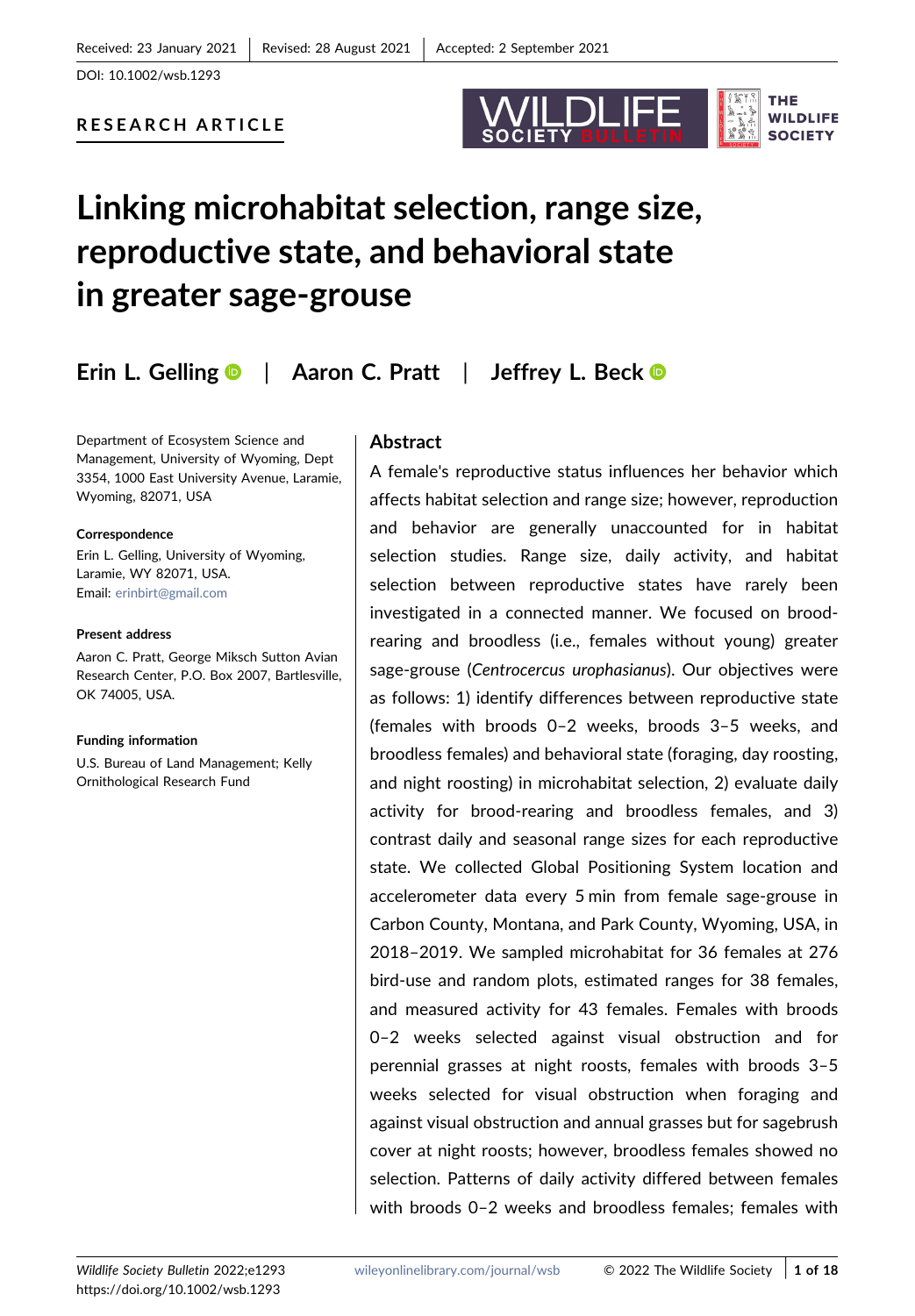broods 3–5 weeks showed an intermediate pattern. Females with broods 0–2 weeks had the smallest daily (0.027 km<sup>2</sup>) and seasonal (0.21 km $^2$ ) ranges compared with females with broods 3-5 weeks (daily = 0.038 km<sup>2</sup>, seasonal = 0.36 km<sup>2</sup>) and broodless females (daily = 0.035 km<sup>2</sup>, seasonal = 0.44 km<sup>2</sup>). Our results indicated the importance of considering reproductive and behavioral state and accounting for habitats and space required by all individuals in conservation and management decisions.

#### **KEYWORDS**

activity, broodless, brood‐rearing, Centrocercus urophasianus, habitat, resource selection

Understanding how reproductive state influences behavior, which in turn influences habitat selection and range size has important implications for effective management by improving our understanding of how animals use landscapes. During the breeding season, reproductive state (i.e., caring for young or not; Mackie and Racey [2007](#page-16-0), Smith et al. [2018,](#page-17-0) Viejou et al. [2018](#page-17-1)) affects behavior (e.g., resting or foraging; Roever et al. [2014\)](#page-16-1). Behavior then influences habitat selection, range size (van Beest et al. [2011](#page-17-2)), and an animal's activity patterns (e.g., time when active; Walker et al. [2006\)](#page-17-3) throughout the day. Females with young have a greater need to avoid risky habitat and prioritize their offspring's safety by more strongly avoiding predation risk than females without young (Viejou et al. [2018](#page-17-1)), therefore increasing the amount of time using safe habitats (Brown [1999\)](#page-15-0). Moreover, reproductive state influences habitat selection in numerous species, for example, noctule bats (Nyctalus noctule; Mackie and Racey [2007](#page-16-0)), blue crabs (Callinectes ornatus; Segura de Andrade et al. [2014\)](#page-17-4), and greater sage‐grouse (Centrocercus urophasianus; Smith et al. [2018\)](#page-17-0). Nonreproductive females may use a greater variety of habitat (Rayment et al. [2015](#page-16-2), Smith et al. [2018\)](#page-17-0), use the same habitat but for a different amount of time (Mackie and Racey [2007\)](#page-16-0), or use different size ranges (Dahle and Swenson [2003](#page-15-1), Henry et al. [2005,](#page-16-3) van Beest et al. [2011](#page-17-2)) than their counterparts with young. Differences in range sizes may be due in part because nonreproductive females are more mobile than females with young (Thiebot et al. [2011](#page-17-5)) and can thus access a greater area and greater diversity of habitat. Reproductive state may also influence a female's activity levels throughout the day. For example, females without young can spend more time in reduced activity than their reproductive counterparts who must remain vigilant to reduce predation risk for themselves and their young or remain active to increase time spent foraging.

A female's behavioral state changes throughout the day and is influenced by her reproductive state. Females may change their behavior to become more vigilant for foraging, for resting, or for moving from one habitat patch to another depending on the time of day. Different behavioral states influence a female's activity levels and time spent in each activity. Females expressing different behavior may show differences in habitat selection throughout the day (Roever et al. [2014\)](#page-16-1) as suggested by previous research showing differences in sage-grouse habitat selection during different times of the day (Dunn and Braun [1986](#page-15-2), Sveum et al. [1998\)](#page-17-6), at night (Dzialak et al. [2011](#page-15-3)), and within and between patches (Dzialak et al. [2015\)](#page-15-4). Aside from changing behavioral state, the time spent therein may change throughout the day (Walker et al. [2006\)](#page-17-3). Additionally, different behavioral states or time spent therein may influence range size; for example, resting animals with low activity may utilize smaller ranges than when animals are actively foraging (Christiansen et al. [2017\)](#page-15-5).

Assessing how behavioral state affects habitat selection can provide important insight and better understanding into species‐habitat relationships compared to studies that do not account for various behaviors (Beyer et al. [2010](#page-15-6), Roever et al. [2014\)](#page-16-1). Selection for or against specific habitat components may differ depending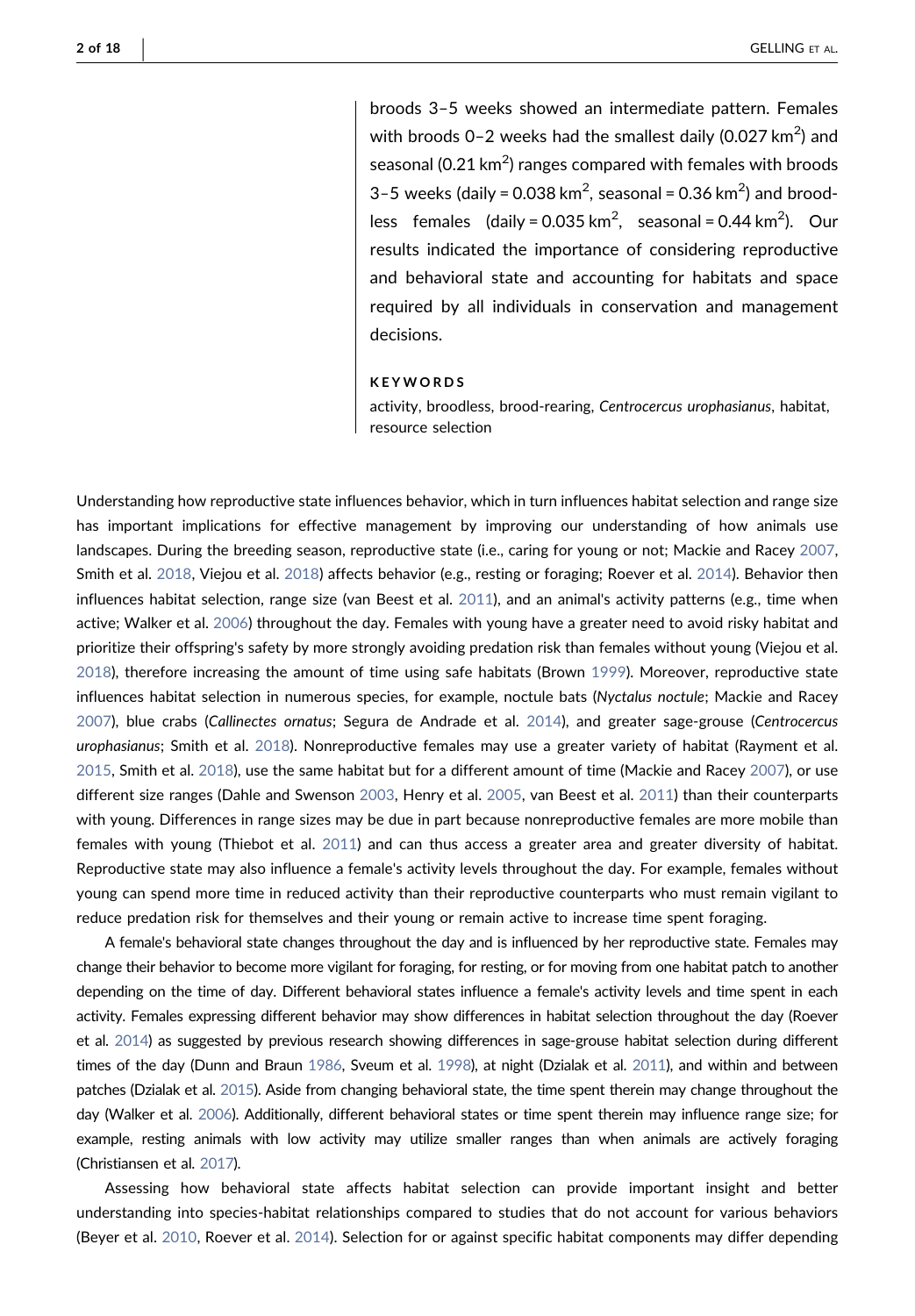upon the animal's behavior, sometimes resulting in identifying different selection patterns depending on whether behavior is accounted for in models (Roever et al. [2014](#page-16-1)). Even between reproductive states, behaviors can impact habitat use and the amount of time spent within certain habitat features (Walker et al. [2006](#page-17-3)). Incorporating daily behavior into habitat selection analyses can elucidate habitat selection by highlighting different habitats used during different behaviors or different selection patterns that other studies that do not account for behavior are unable to do. However, though accounting for behavior is important, it has received relatively little attention because much of the location data used by many telemetry studies with few locations lacks a behavioral component (Beyer et al. [2010](#page-15-6)). Advanced Global Positioning System (GPS) technology, tri‐axial accelerometer data, and high frequency rates of location fixes can help distinguish between animal behaviors that were once only possible through direct observation (Wilmers et al. [2015](#page-17-7)). Behaviors such as walking, resting, foraging, swimming, and grooming have been revealed using GPS and accelerometer data in a variety of species (e.g., Yoda et al. [2001](#page-17-8), Graf et al. [2015,](#page-15-7) Wang et al. [2015](#page-17-9)), including birds (Nathan et al. [2012](#page-16-4)).

Greater sage‐grouse (hereafter, sage‐grouse) is a species of conservation concern that has undergone substantial range contraction and population decline (Schroeder et al. [2004,](#page-17-10) Nielson et al. [2015](#page-16-5)). Greater sage‐grouse were considered warranted, but precluded for listing in 2010 under the Endangered Species Act due to habitat loss, fragmentation, and lack of regulatory mechanisms (U.S. Fish and Wildlife Service [2010\)](#page-17-11). Declines in populations and concern about habitat loss and degradation have prompted a considerable number of studies on sage-grouse, such that habitat selection during the breeding season by brood-rearing females has been well studied (Drut et al. [1994](#page-15-8), Dinkins et al. [2012,](#page-15-9) Kirol et al. [2012,](#page-16-6) Mabray and Conover [2015](#page-16-7)). Both female and chick survival are important vital rates for sage‐grouse population growth (Taylor et al. [2012\)](#page-17-12) even though sage‐grouse are a relatively long‐lived galliform with low reproductive output (Connelly et al. [2011](#page-15-10)). Due to variation in sage‐grouse productivity across years from environmental stochasticity (Taylor et al. [2012\)](#page-17-12), survival of broodless females (i.e., females without a brood) may become even more important during years of low reproductive success. Different sage‐grouse reproductive states can influence habitat selection (Gregg et al. [1993](#page-16-8), Kirol et al. [2015,](#page-16-9) Smith et al. [2018](#page-17-0)) but little is known about how sage‐grouse behavior influences habitat selection (but see Dzialak et al. [2015](#page-15-4)).

The concern for sage‐grouse populations and need for conservation of their habitat make sage‐grouse an ideal candidate for studying the links between reproductive and behavioral state effects on habitat selection, range size, and daily activity. Although previous studies have examined breeding season habitat selection (Drut et al. [1994,](#page-15-8) Thompson et al. [2006](#page-17-13), Mabray and Conover [2015,](#page-16-7) Smith et al. [2018](#page-17-0)) and range size (Drut et al. [1994\)](#page-15-8) separately, or reproductive state influence on habitat selection (Mabray and Conover [2015,](#page-16-7) Smith et al. [2018](#page-17-0)) these studies did not account for behavioral state nor examined reproductive state influence on daily activity and range. We chose to examine 3 reproductive states based on differences in habitat selection between females with broods 0–2 weeks and 3–5 weeks (Thompson et al. [2006](#page-17-13), Kirol et al. [2012](#page-16-6), Kirol et al. [2015,](#page-16-9) Smith et al. [2018](#page-17-0)) and between brood‐rearing and broodless female sage-grouse (Smith et al. [2018](#page-17-0)). The goal of our study was to understand the links between reproductive state, behavioral state, habitat selection, range, and daily activity to help elucidate how behavioral and reproductive state influence how sage-grouse utilize their landscape. Our objectives were as follows: 1) identify differences between reproductive states (females with broods 0–2 weeks, broods 3–5 weeks, and broodless females) and behavioral states (foraging, day roosting, and night roosting) in third‐order habitat selection (i.e., microhabitat; Johnson [1980\)](#page-16-10); 2) examine the effect of reproductive state on daily activity; and 3) examine the influence of reproductive state on daily and seasonal range sizes. We predicted sage‐grouse would select for less cover when night roosting and greater forb cover when foraging (Table [1;](#page-5-0) Drut et al. [1994,](#page-15-8) Fedy et al. [2014\)](#page-15-11), differentiating their selection based on behavior. Similarly, we predicted brood‐rearing females would choose areas with less cover and more forbs compared with broodless females who would select a greater variety of habitats (Smith et al. [2018](#page-17-0)). We predicted activity levels would differ during the day between reproductive states, such that brood-rearing females would take longer to become active in the morning and be more active during the day to satisfy nutrient requirements of the chicks whereas broodless females would show more variable activity levels throughout the day (Maxson [1974\)](#page-16-11). We also predicted brood-rearing females would have smaller ranges than broodless females due to mobility constraints of having chicks.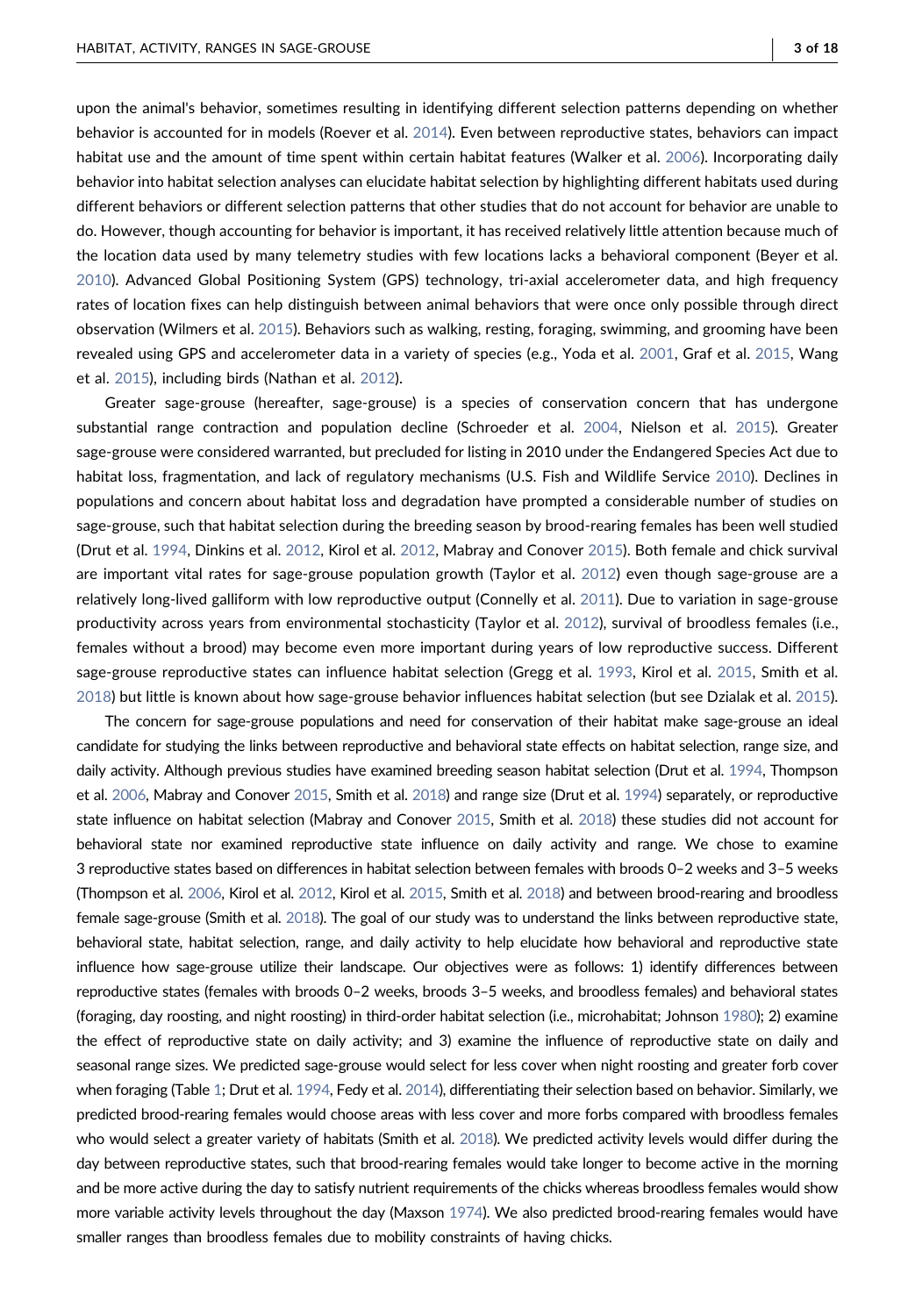# STUDY AREA

Our study area was approximately 487 km<sup>2</sup> located in southern Carbon County, Montana and northern Park County, Wyoming (from 109°3′57.6″W 45°10′33.6″N to 109°4′55.2″W 44°57′28.8″N). Elevation ranged from 1158–2080 m above sea level. Annual mean high temperature was 13.5°C and 12.3°C (30‐year average was 12.6°C from 1981–2010), mean minimum temperature was −0.9°C and −1.5°C (30‐year average was −0.6°C from 1981–2010), and mean precipitation was 35.5 cm and 40.5 cm (30‐year average was 42.0 cm from 1981–2010) in 2018 and 2019, respectively (PRISM Climate Data; [http://www.prism.oregonstate.edu\)](http://www.prism.oregonstate.edu). Exurban residential development, cattle grazing, and recreational use all occurred within the study area. Anthropogenic development was primarily houses or agricultural fields and associated buildings with some small areas of oil and gas infrastructure. Within the study area, 61% was public land (54% Bureau of Land Management, 3% U.S. Forest Service, and 4% State Trust) and 39% was private land. The landscape was dominated by basin big sagebrush (Artemisia tridentata tridentata) and Wyoming big sagebrush (A. t. wyomingensis). Other common shrubs in the study area included black sagebrush (A. nova), broom snakeweed (Gutierrezia sarothrae), Gardner's saltbush (Atriplex gardneri), greasewood (Sacrobatus vermiculatus), rubber rabbitbrush (Ericameria nauseosa), yellow rabbitbrush (Chrysothamnus viscidiflorus), and shadscale saltbush (A. confertifolia). Isolated stands of juniper (Juniperus spp.) were found on steeper hillsides or at higher elevation. Dominant perennial grasses included blue grama (Bouteloua gracilis), Indian ricegrass (Achnatherum hymenoides), needle-and-thread (Hesperostipa comata), and Sandberg bluegrass (Poa secunda). Cheatgrass (Bromus tectorum) was abundant throughout a majority of the study area.

# METHODS

We captured female sage-grouse from the Montana portion of our study area in spring and summer of 2018 and 2019 across 7 leks during spring or near GPS‐tagged birds in the summer. We captured sage‐grouse at night using spotlighting and hoop-netting techniques (Giesen et al. [1982\)](#page-15-12). We fitted sage-grouse with solar-powered, rumpmounted transmitters (15g‐Bird Solar tag, e‐obs GmbH, Grunwald, Germany, with attached 6g‐VHF tag, Holohil, Ontario, Canada; total weight ~30 g including harness material) collecting location and accelerometer data every 5 minutes during daylight and some nighttime hours (0330–2300 MDT). We collected data from the remote‐ download transmitters weekly to monitor the status of each female by examining their locations and movement patterns. We examined GPS locations to monitor the time and day each female grouse completed nesting, with brood‐rearing beginning when the female moved from a successful nest without returning. We monitored nests for success or failure, with a successful nest hatching at least one egg, as determined by examining the eggshell for a detached membrane (Wallestad and Pyrah [1974\)](#page-17-14). We monitored broods until 5 weeks posthatch by examining movement data to ensure females still had chicks. We searched specifically for evidence a female flew long distances or flew off a night roost (without quickly returning), with a large flight (>100 m when chicks were <2 weeks old) indicative of a broodless female (Dzialak et al. [2011\)](#page-15-3). We used 35 d posthatch as the conclusion of brood-rearing success because the majority of chick mortality occurs before 35 d (Gregg et al. [2007\)](#page-16-12). In addition, we checked all broods 2 weeks posthatch by going to the previous night's roost based on the female's locations and examining the roost for chick droppings (presence of chick droppings indicating the female had a brood) while eliminating any disturbance to the brood. If a female was suspected to have lost her brood within the 5‐week window, we immediately verified by locating and flushing the female at night. We determined the success of each brood‐rearing female at 35 d posthatch by checking the female at night, with the presence of at least one chick with the female signifying brood success (Kirol et al. [2015](#page-16-9)). If either of the physical checks on brood status contradicted our estimated status based on movement data, we checked the female grouse again the following night to confirm brood status. After physical brood checks, the status of every brood matched our estimated status based on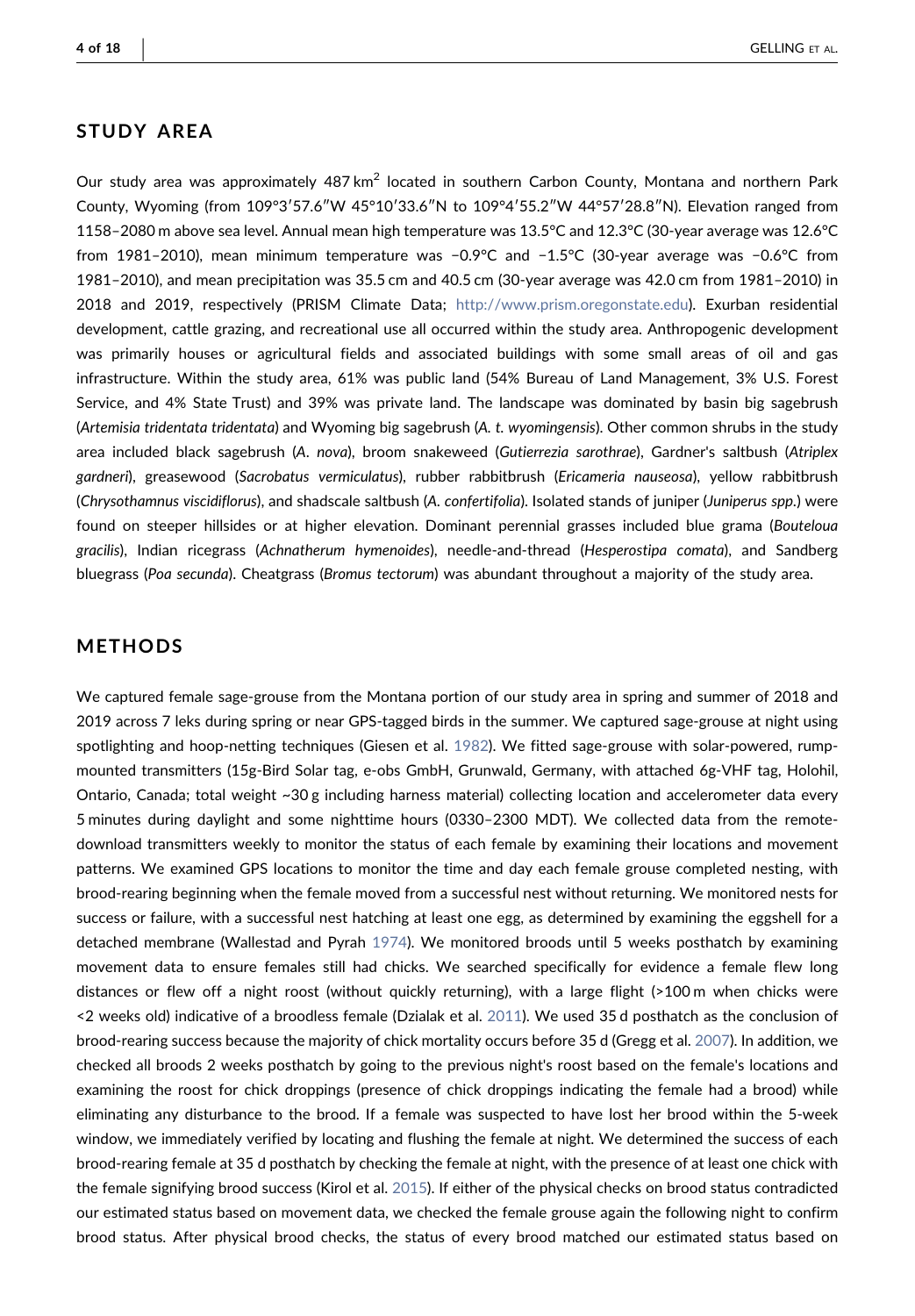movement data. If a female was confirmed to have lost her chicks or her nest failed with no subsequent renest, we censored this female for one week before she was considered a broodless female to ensure she completely transitioned behavior, movement, and habitat selection. Females that never nested were considered broodless starting on 15 May of each year. We monitored broodless females until they either moved to summer range (usually irrigated hayfields or pastures) or the last brood reached 5‐weeks posthatch, whichever occurred first.

## Microhabitat selection

We separated brood-rearing females into 2 categories, 0-2 weeks (d 1-14) and 3-5 weeks (d 15-35) posthatch, due to differences in habitat use shown for these 2 brood periods (Thompson et al. [2006,](#page-17-13) Kirol et al. [2012](#page-16-6), Kirol et al. [2015,](#page-16-9) Smith et al. [2018](#page-17-0)). We focused on 3 reproductive states for analyses: females with broods 0–2 weeks, broods 3–5 weeks, and broodless females. To examine behavioral state influence on microhabitat selection of brood‐rearing and broodless females, we sampled vegetation at locations associated with foraging and roosting. We separated out the activities to include one foraging, one day roost, and one night roost location, basing each of the locations on the behavior of a unique sage‐grouse for one day. We determined each used point for vegetation sampling based on GPS locations and accelerometer data collected by the transmitters. We collected accelerometer data once each 0.1 sec over a 10‐sec sampling period every 5 min on X, Y, and Z axes. We used the variance in acceleration measured over the 10‐sec period along the Z‐axis to quantify activity levels because this axis changed the most with bird movement. We calculated location‐specific nautical dawn/dusk and sunrise/sunset to aid in defining foraging and day roosting points (suncalc R package; Hieurmel and Elmarhraoui [2019](#page-16-13), R Core Team [2020](#page-16-14)). For the foraging points, we were attempting to identify foraging behavior by selecting the locations when the birds were most active for an extended time (minimum 10 min) without moving the farthest distances. For day roost points, we were attempting to identify day roosting behavior by selecting locations when the birds were inactive for an extended time (minimum 10 min) and not moving. We defined foraging points for sampling as locations where the variance in measured acceleration was within the highest 25th quartile measured that day and the average of the previous and subsequent locations within 10 min (median over a 20‐min window) was also within the highest 25th quartile. Foraging locations had to be between nautical dawn (~0400–0430 MDT) and dusk (~2200–2230 MDT). Besides having a high variance in acceleration, foraging points also needed a step length (i.e., distance between previous and subsequent locations) that was not an outlier (i.e., less than the 75th quartile + 1.5 times the interquartile range) of all the distances recorded for that bird‐day. Using these criteria, we were attempting to identify locations when grouse were active but not flying or walking/running quickly in a straight line. We identified day roost points by distance moved and acceleration variance in the lowest 25th quartile for the location and the average of locations within the 20-min window. Day roost locations could occur at any time during the day within one hour after sunrise and one hour before sunset. We identified night roosts by randomly selecting between the first (0330 MDT) and last (2300 MDT) GPS locations recorded that day, which were before nautical dawn or after nautical dusk. For night roosts, we ensured the female had not been flushed earlier in the night by checking the female's locations. We ensured each bird-use location was based on behavior of the grouse, foraging or roosting, so time of day of each location varied.

We paired each of the individual bird-use locations (foraging, day roost, and night roost) with one random location, therefore we considered these 3 sets to be paired microhabitat plots. We created a minimum convex polygon (MCP) based on all the female's locations for that day and selected a random location within that MCP to use as the paired‐random plot to compare microhabitat to each of the used locations. In this way the female could have selected the paired-random plot as it was available within her daily home range (Jones [2001\)](#page-16-15). We set all plots a minimum of 40 m apart, hence, no plots could overlap, and the random plot could not overlap any of the bird's locations and was therefore unused on that day. We completed no more than 2 paired microhabitat plots per each reproductive state‐bird‐year (Smith et al. [2018](#page-17-0)). We sampled all vegetation for bird use and paired random plots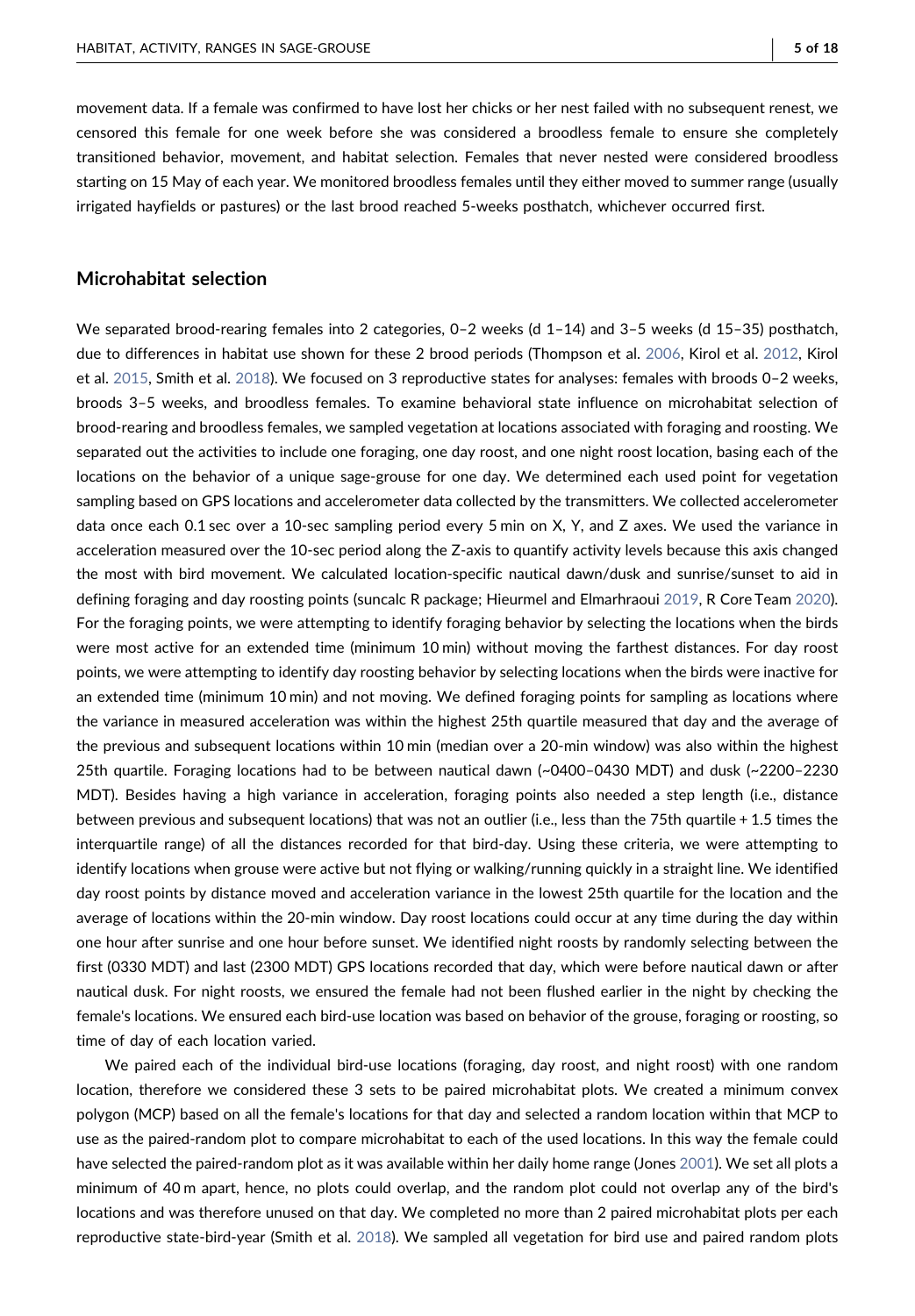within 7 d of use by the female to accurately capture microhabitat vegetation used by the female. Some ( $n = 28$ ; 43.7%) females were not sampled for microhabitat characteristics due to logistical constraints, the female died before having a brood, or the female died before we were able to sample vegetation used by the female.

We sampled microhabitat-scale  $(30 \text{ m} \times 30 \text{ m})$  or third-order habitat selection (Johnson [1980](#page-16-10)) vegetation characteristics at each bird‐use and random plot including shrub cover, herbaceous cover, ground cover, and visual obstruction. For each plot, we collected vegetation measurements along 4, 15‐m transects radiating out in cardinal directions from the center of each plot. At each plot we measured biologically relevant variables important for sage-grouse during the brood-rearing season (Table [1\)](#page-5-0). We used the line intercept method across all 4 transects resulting in 60 m total for each plot to estimate shrub canopy cover by species (Canfield [1941](#page-15-13)). We measured visual obstruction by averaging 26 Robel pole readings per plot, taking 2 readings at 5, 10, and 15 m in each cardinal direction from plot center and 2 readings at plot center (Robel et al. [1970](#page-16-16)). Each Robel pole reading was taken in the opposite direction along the transect lines. We assessed herbaceous and ground cover within 17, 0.1-m<sup>2</sup> (20 × 50 cm) Daubenmire

| Variable                    | <b>Description</b>                                                  | <b>Predicted response</b>                                                                                               | <b>Citation</b>                                                  |
|-----------------------------|---------------------------------------------------------------------|-------------------------------------------------------------------------------------------------------------------------|------------------------------------------------------------------|
| Sagebrush                   | Sagebrush cover from line<br>intercept (%)                          | Select against when night and day<br>roosting for brood-rearing<br>females; select for when foraging                    | Kirol et al. 2012                                                |
| Shrub <sup>a</sup>          | Shrub cover from line<br>intercept (%)                              | Select against when night and day<br>roosting for brood-rearing<br>females, select for females with<br>broods 3-5 weeks | Smith et al. 2018                                                |
| Annual grass <sup>b</sup>   | Mean annual grass cover from<br>Daubenmire quadrats (%)             | Select against by all behavioral and<br>reproductive states                                                             | Kirol et al. 2012<br>(documented selection<br>against for nests) |
| Perennial grass             | Mean perennial grass cover from<br>Daubenmire quadrats (%)          | Select for by all behavioral and<br>reproductive states                                                                 | Kirol et al. 2012                                                |
| Residual grass <sup>c</sup> | Mean residual grass cover from<br>Daubenmire quadrats (%)           | Select against by females with broods Smith et al. 2018<br>$0-2$ weeks                                                  |                                                                  |
| Forb                        | Mean forb cover from<br>Daubenmire quadrats (%)                     | Select for when foraging                                                                                                | Drut et al. 1994                                                 |
| Food forb <sup>a</sup>      | Mean sage-grouse food forb<br>cover from Daubenmire<br>quadrats (%) | Select for when foraging for all<br>reproductive states                                                                 | Drut et al. 1994, Kirol<br>et al. 2012, Smith<br>et al. 2018     |
| Forb species<br>richness    | Forb species richness from<br>Daubenmire quadrats (no.)             | Select for when foraging for all<br>reproductive states                                                                 | Smith et al. 2018                                                |
| Litter <sup>a</sup>         | Mean litter cover from<br>Daubenmire quadrats (%)                   | Select for by broodless females, no<br>selection by brood-rearing females                                               | Smith et al. 2018                                                |
| Visual<br>obstruction       | Visual obstruction estimated from<br>Robel pole (dm)                | Different selection depending on<br>behavior, select by females with<br>broods 0-2 weeks and broodless<br>females       | Schreiber et al. 2015,<br>Smith et al. 2018                      |

<span id="page-5-0"></span>**TABLE 1** Variables considered in habitat selection models and predicted response with citations for each variable for greater sage‐grouse in Carbon County, Montana, and Park County, Wyoming, USA, 2018 and 2019. Variables were screened for correlation and variance inflation factors before building initial models.

<span id="page-5-1"></span>aDropped from analyses after initial screening based on correlation and VIF coefficients.

<span id="page-5-2"></span><sup>b</sup>Annual grass consisted of mostly cheatgrass with some (<5%) field brome (B. arvensis).

<span id="page-5-3"></span><sup>c</sup>Residual grass was defined as the standing, dead perennial grass leaves from the previous year.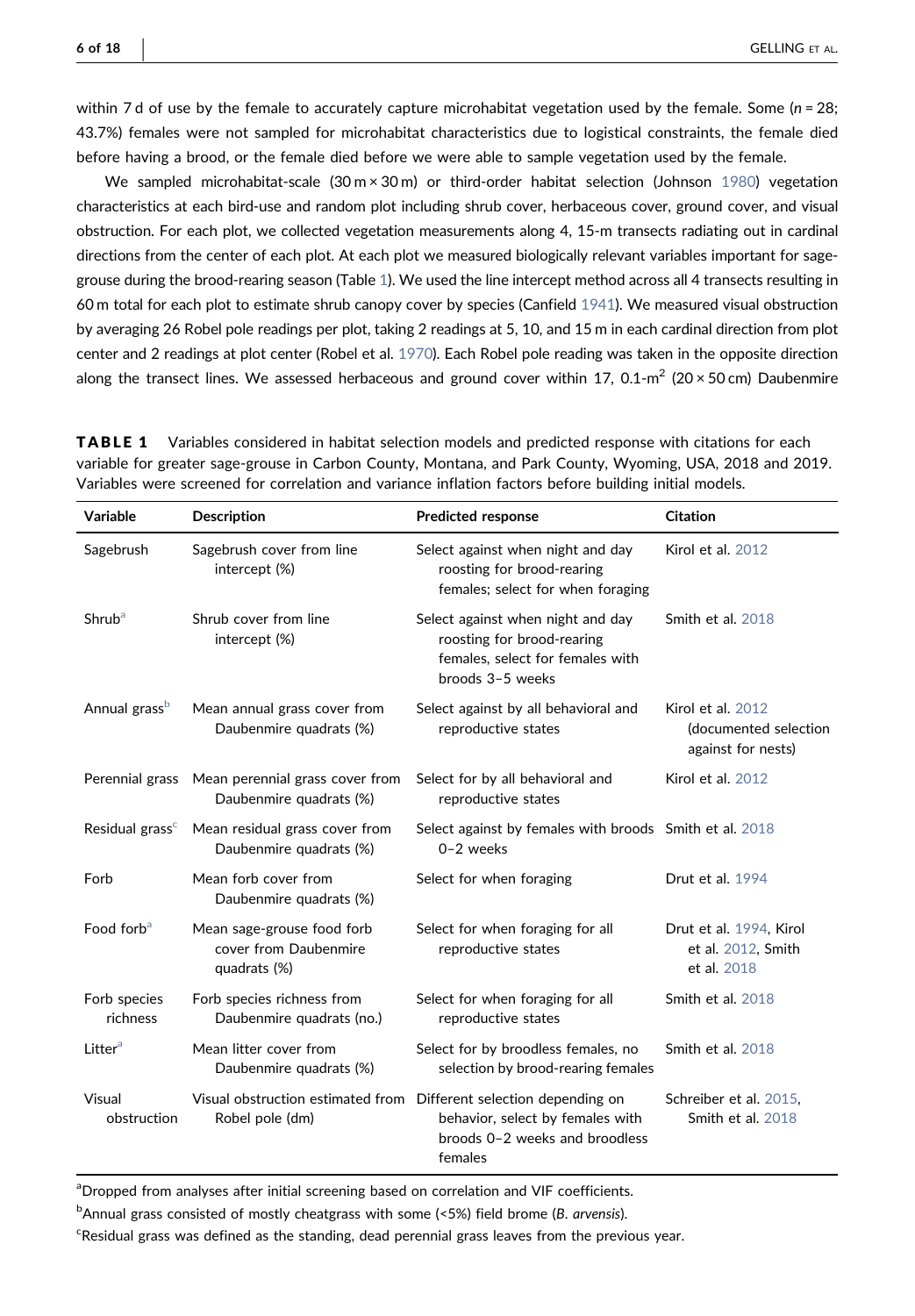quadrats equally spaced at 3.75‐m increments from the center along all transects and one at the center of each plot (Daubenmire [1959](#page-15-14)). We defined percent cover within each Daubenmire quadrat using the following cover classes: 1=0–1%, 2 = 1.1–5%, 3 = 5.1–25%, 4 = 25.1–50%, 5 = 50.1–75%, and 6 = 75.1–100%. We grouped forbs considered to be eaten by sage-grouse together as food forbs (see Kirol et al. [2012\)](#page-16-6), whereas all other forbs we considered nonfood. We tabulated forb species richness as the number of species of forbs (both food and non‐food) found in each plot. More details about methodology to collect microhabitat vegetation data information at each location are found in Kirol et al. [\(2012](#page-16-6)) and Dinkins et al. ([2016\)](#page-15-15).

We employed a modified Design IV from Erickson et al. [\(2001\)](#page-15-16) to analyze microhabitat characteristics at both use and available locations for individual grouse, resulting in paired use‐available data. We paired each bird‐use location (foraging, day roost, night roost) with one random location for analyses. Due to logistical constraints, we used the same available location per behavioral state, for example, for one female we sampled 4 microhabitat plots per day including one day roost, night roost, foraging, and available plot. We modeled microhabitat selection using a binomial conditional logistic regression model with a use-available design (survival R package; R Core Team [2020](#page-16-14), Therneau [2020](#page-17-15)), where we considered bird-use plots as used and paired-random plots as available. We modeled each behavioral state (foraging, day roost, night roost) and reproductive state (females with broods 0–2 weeks, broods 3–5 weeks, and broodless) separately. We evaluated quadratic expressions for cover variables but found they did not improve model fit. We also did not include interactions due to small sample size. We accounted for repeated sampling of the same individual by using Bird ID as a random effect. We checked for collinearity by using a Pearson correlation matrix—any variable with a correlation coefficient greater than 0.6 or variance inflation factor (VIF, Menard [1995](#page-16-18)) coefficient greater than 3 was removed. When 2 variables were correlated, we retained the variable that we considered more biologically relevant. We checked all variables for each model for potential outliers (Hosmer and Lemeshow [2000\)](#page-16-19). We conducted model selection using quasi‐likelihood under the independence model criterion that accounts for repeated sampling of the same individuals (QIC; Pan [2001](#page-16-20), Craiu et al. [2008](#page-15-17)). We limited models to less or equal to 3 variables to prevent overfitting of our data due to sample sizes. We then model averaged using models with ΔQIC < 4 from the top model. We validated top models by checking residual plots for normality and outlier influence on data. We considered variables to be biologically and scientifically significant when 95% confidence intervals did not overlap zero.

## **Activity**

We evaluated times of activity (i.e., times when females were active) throughout the day between females with broods 0–2 weeks (d 0–14), females with broods 3–5 weeks (d 15–35), and broodless females. We were not limited by logistical constraints in obtaining activity data as we were with sampling microhabitat, therefore our sample size for activity was larger than for the microhabitat analysis. We reduced locations of broodless females to a random, consecutive 3‐week timeframe to be comparable with females with broods 0–2 weeks and 3–5 weeks because these females may be broodless for a few days up to numerous weeks. We only included broodless females in analyses 7 d after losing a nest with no subsequent renest, 7 d after losing a brood, or 15 May of each year for females that never nested. We stopped using locations for activity analyses once a broodless female moved from her breeding area towards summer range or 31 July, the latest date all broods would have reached 5 weeks, whichever occurred first to ensure brood-rearing and broodless female locations and timeframes were comparable. Brood-rearing females may have lost their brood during weeks 0–2 or weeks 3–5, hence the actual number of days in each reproductive state may have been less than 2 weeks for females with broods 0–2 weeks or 3 weeks for females with broods 3–5 weeks.

We defined active behavior (which also included both flying and walking besides foraging behavior as described earlier) as when the variance in acceleration measured along the Z-axis was within the highest 25th quartile measured every 5 min and averaged over a 20‐min moving window (from 0330 MDT to 2300 MDT). We wanted to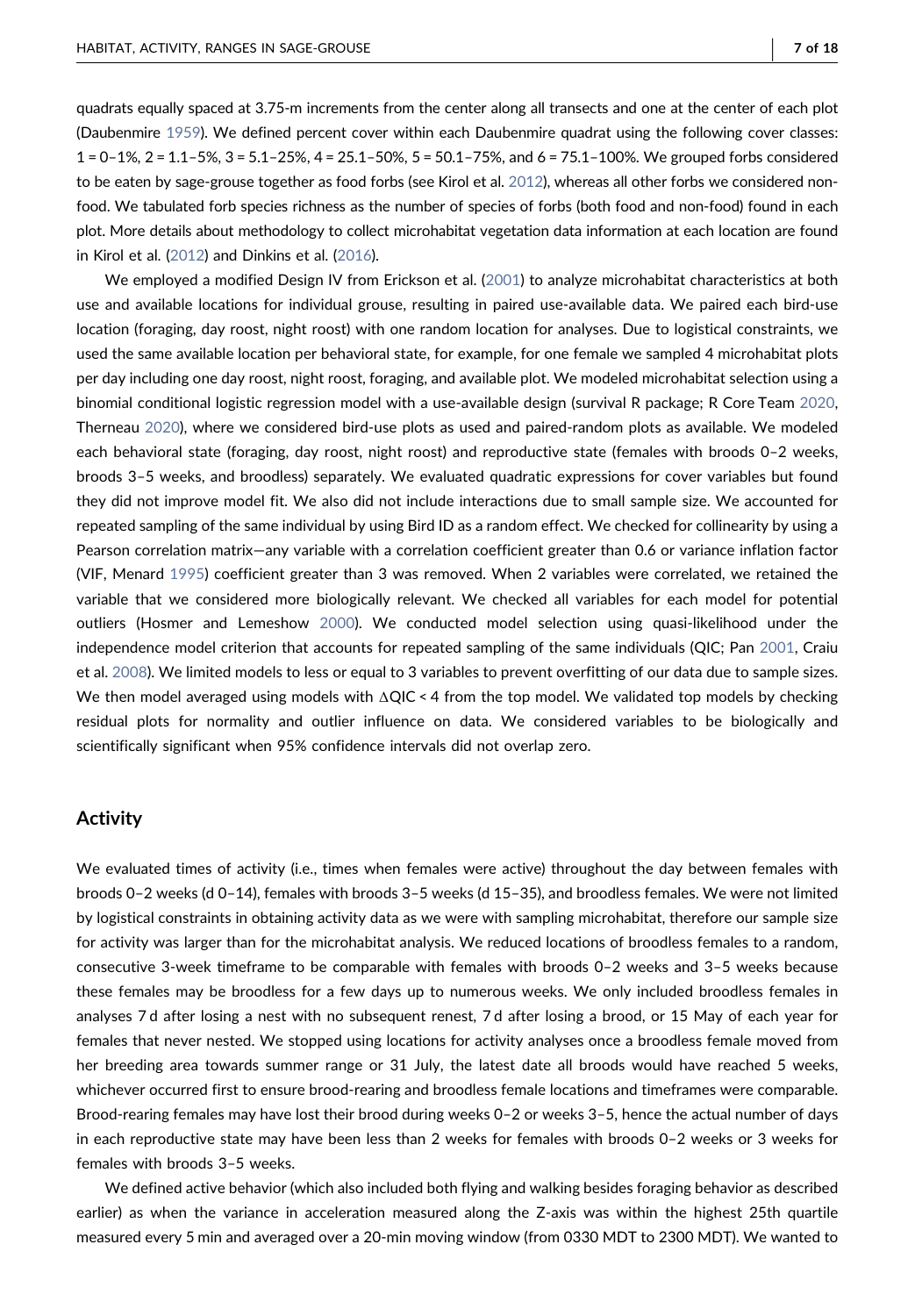compare the pattern of activity between reproductive states, therefore, we calculated the proportion of bird-days that met this criterion at each of the 5‐min sampling periods.

#### Daily and seasonal ranges

We assessed both daily and seasonal range size (km $^2$ ) by reproductive state using a dynamic Brownian Bridge Movement Model (BBMM; Kranstauber et al. [2012\)](#page-16-21). Dynamic BBMMs do not have assumptions of independence of points as do some home range models and recognize behavioral change along animal tracks to more accurately describe space use compared with regular BBMMs (Kranstauber et al. [2012\)](#page-16-21). We used a window size of 9 locations and a margin of 3 locations to create the dynamic BBMM (Pratt et al. [2017](#page-16-22)). We calculated a daily range size for each individual as the mean of daily ranges measured over 2 weeks for females with broods 0–2 weeks old, 3 weeks for females with broods 3–5 weeks old, and 3 weeks for broodless females. We calculated individual seasonal ranges from all locations observed over the same time periods. We used the same dataset and criteria for including brood-rearing and broodless females in analyzing range sizes as for the activity analysis. However, females in any reproductive state with fewer than 8 d of locations were excluded from analyses to ensure an adequate number of days of locations to measure seasonal home ranges.

We estimated daily and seasonal range size based on a 95% utilization distribution calculated from a dynamic BBMM (move R package; Kranstauber et al. [2020,](#page-16-23) R Core Team [2020](#page-16-14)). We used a Welch Test (onewaytests R package; Dag et al. [2018](#page-15-18), R Core Team [2020\)](#page-16-14), which is an alternative to an ANOVA for data that does not have equal variances (Levene's Test, daily range sizes  $P = 0.207$  and seasonal range sizes  $P = 0.006$ ; Kohr and Games [1974](#page-16-24), car R package, Fox and Weisberg [2019](#page-15-19), R Core Team [2020\)](#page-16-14), to determine whether a difference in daily and seasonal range size existed between reproductive states. To understand which reproductive states differed in range size, we used a Games‐Howell test (userfriendlyscience R package; Peters [2018,](#page-16-25) R Core Team [2020\)](#page-16-14). We set statistical significance at alpha = 0.05.

# RESULTS

We monitored 39 female sage-grouse including 17 with broods and 22 broodless females in 2018 and 43 females including 19 with broods and 24 broodless females in 2019. At 5-weeks posthatch, there were 10 (58.8%) successful broods (minimum of one chick remaining at 5 weeks) in 2018 and 11 (57.9%) successful broods in 2019. By the end of the breeding season, broodless females accounted for 60.7% and 60.6% of all living females in 2018 and 2019, respectfully.

# Microhabitat selection

We sampled microhabitat vegetation characteristics from 36 unique females at 276 plots, of which 207 were bird-use and 69 were paired-random plots (Table [2](#page-8-0)). Microhabitat surveys for bird-use and paired-random plots were completed from 20 May to 30 June for females with broods 0–2 weeks, 4 June to 17 July for females with broods 3–5 weeks, and 10 June to 24 July for broodless females. Median brood age at the time plots were identified for microhabitat sampling was 7 d posthatch (range = 2–14 d) for broods 0–2 weeks and 28 d posthatch (range = 18–34 d) for broods 3–5 weeks. We found several competing models for each reproductive state and behavior, therefore, we model averaged the competing models within 4  $\Delta$ QIC for each behavior and reproductive state (Table [3](#page-9-0), Tables S1–S3, available online in Supporting Information).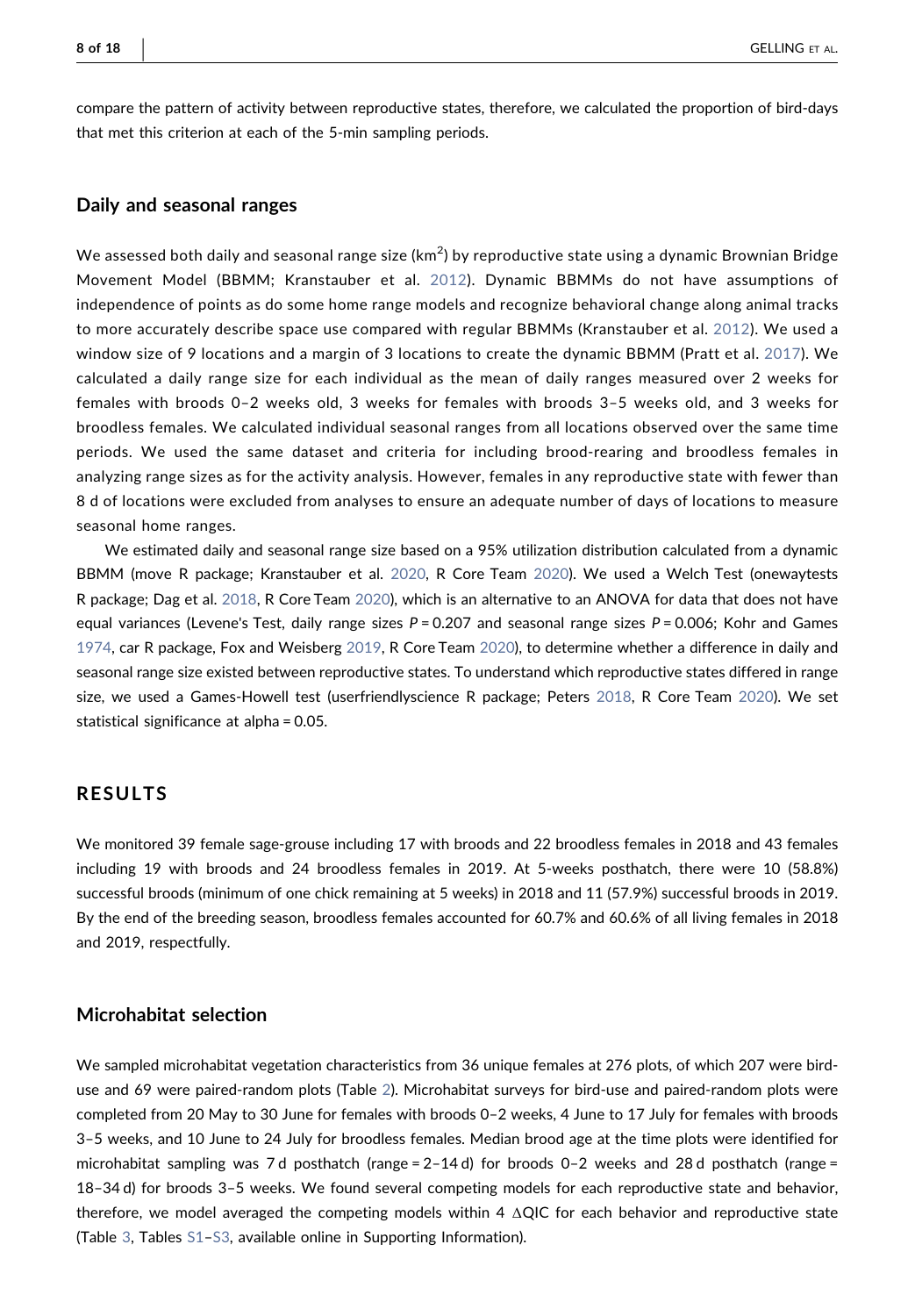|  | - |
|--|---|
|  |   |

|                    |                 | Microhabitat plots |               |                 |                   |           |
|--------------------|-----------------|--------------------|---------------|-----------------|-------------------|-----------|
| Reproductive state | Females $(n)^a$ | Foraging (n)       | Day roost (n) | Night roost (n) | Paired-random (n) | Total (n) |
| Broods 0-2 wks     | 14              | 22                 | 22            | 22              | 22                | 88        |
| Broods 3-5 wks     | 18              | 22                 | 22            | 22              | 22                | 88        |
| <b>Broodless</b>   | 19              | 25                 | 25            | 25              | 25                | 100       |

<span id="page-8-0"></span>**TABLE 2** Number (n) of 30  $\times$  30-m microhabitat plots completed for each behavioral state (foraging, day roost, night roost) and reproductive state (females with broods 0–2 weeks, broods 3–5 weeks, broodless) for greater sage-grouse in Carbon County, Montana, and Park County, Wyoming, USA, 2018 and 2019.

<span id="page-8-1"></span><sup>a</sup>Samples represent unique females in each reproductive state (both for 2018 and 2019 combined); however, individual females could have been sampled in more than one reproductive state.

Females with broods 0–2 weeks and 3–5 weeks selected microhabitat characteristics at night roosts, but only females with broods 3–5 weeks selected for or against specific characteristics when foraging (Table [3](#page-9-0), Figure [1\)](#page-10-0). We documented no significant selection across all reproductive states when day roosting. Females with broods 0–2 weeks selected against visual obstruction and for perennial grasses when night roosting but showed no selection when day roosting or foraging (Figure [2\)](#page-10-1). Females with broods 3–5 weeks selected against visual obstruction and annual grass but for sagebrush cover when night roosting. Females with broods 3–5 weeks selected for visual obstruction and forbs when foraging but showed no selection when day roosting (Figure [1](#page-10-0)). Broodless females showed no selection of any habitat characteristics during any behavioral state.

## Activity

We examined daily activity from 43 unique females spanning 1,317 bird-days across reproductive states, resulting in 424 bird‐days from 29 females with broods 0–2 weeks, 418 bird‐days from 22 females with broods 3-5 weeks, and 475 bird-days from 25 broodless females. Females with broods 0–2 weeks had the largest proportion of bird‐days active at 0905 MDT, females with broods 3–5 weeks at 2110 MDT, and broodless females at 2105 MDT (Figure [3\)](#page-10-2). A greater proportion of females with broods 0–2 weeks became active later in the morning, maintained higher activity during the middle of the day, and a smaller proportion were active in the evening compared with broodless females. A smaller proportion of broodless females were active during the day and a greater proportion were active in the morning and evening. Females with broods 3–5 weeks showed a pattern that was intermediate between that of females with broods 0–2 weeks and broodless females.

## Daily and seasonal ranges

We analyzed daily and seasonal range size from 27 females with broods 0–2 weeks, 22 females with broods 3–5 weeks, and 23 broodless females spanning 2018–2019 from 39 unique individuals. There were 24 individual grouse that appeared in more than one reproductive state. Mean daily range sizes were 0.027 km<sup>2</sup> for females with broods 0-2 weeks, 0.038 km<sup>2</sup> for females with broods 3-5 weeks, and 0.035 km<sup>2</sup> for broodless females  $(F_{2,42} = 8.27, n = 69, P \le 0.001$  $(F_{2,42} = 8.27, n = 69, P \le 0.001$  $(F_{2,42} = 8.27, n = 69, P \le 0.001$ ; Table 4, Figure [4\)](#page-11-1). Mean seasonal range size was 0.21 km<sup>2</sup> for females with broods 0–2 weeks, 0.36 km<sup>2</sup> for females with broods 3–5 weeks, and 0.44 km<sup>2</sup> for broodless females ( $F_{2,37}$  = 19.76, n = 69,  $P \le 0.001$ ). Broodless females had mean daily ranges that were 1.3-times larger than that of females with broods 0–2 weeks ( $t_{\text{df}=9.83}$  = 2.79, P = 0.021) and mean seasonal ranges that were 2.1-times the size of females with broods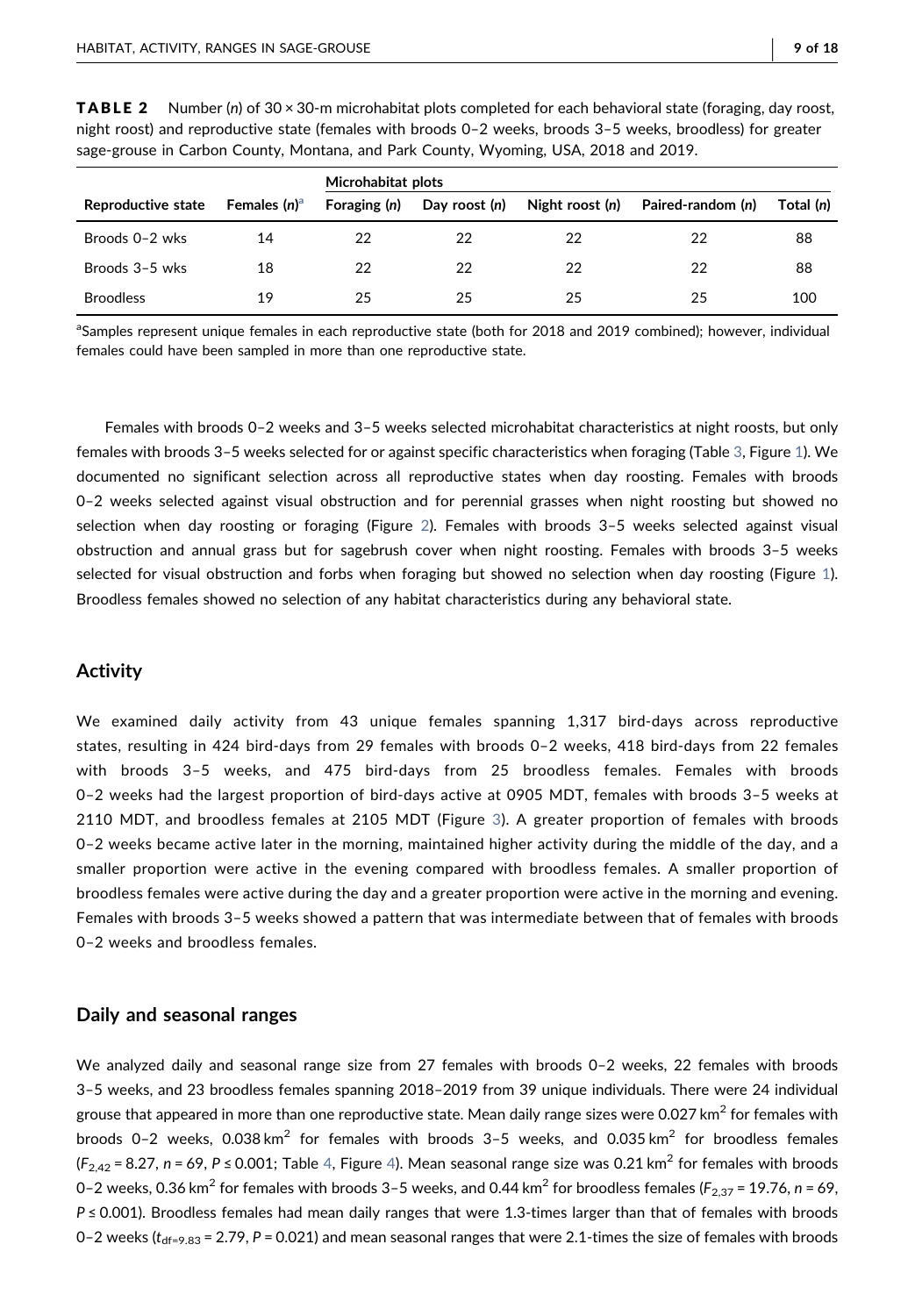<span id="page-9-0"></span>TABLE 3 Model‐averaged estimates and 95% confidence intervals (CI) for variables in the top models for each behavioral state (foraging, day roost, night roost) and reproductive state (females with broods 0–2 weeks, broods 3–5 weeks, and broodless). Estimates with no values indicate that variable did not appear in the final model. Based on microhabitat characteristics at greater sage‐grouse bird‐use and paired random locations in Carbon County, Montana, and Park County, Wyoming, USA, 2018 and 2019.

|                       | Broods 0-2 weeks  |                          |                 |                   |                      |                    |
|-----------------------|-------------------|--------------------------|-----------------|-------------------|----------------------|--------------------|
|                       | Foraging          | Night roost<br>Day roost |                 |                   |                      |                    |
| Variable              | <b>Estimate</b>   | 95% CI                   | <b>Estimate</b> | 95% CI            | <b>Estimate</b>      | 95% CI             |
| Sagebrush             | $-0.03$           | $-0.13$ to $0.08$        | 0.04            | $-0.12$ to $0.19$ | 0.03                 | $-0.08$ to 0.15    |
| Visual obstruction    | $-0.76$           | $-2.23$ to 0.71          | $-1.67$         | $-4.16$ to 0.83   | $-2.02^{\circ}$      | $-3.92$ to $-0.13$ |
| Annual grass          | 0.01              | $-0.14$ to 0.15          | $-0.16$         | $-0.42$ to 0.09   | $-0.22$              | $-0.51$ to 0.07    |
| Perennial grass       | 0.12              | $-0.06$ to 0.29          | 0.13            | $-0.03$ to 0.28   | 0.19 <sup>a</sup>    | 0.00 to 0.37       |
| Residual grass        | 0.01              | $-0.15$ to 0.17          | 0.04            | $-0.15$ to 0.23   | $-0.18$              | $-0.53$ to $0.17$  |
| Forb species richness | 0.12              | $-0.12$ to 0.36          | 0.09            | $-0.17$ to 0.35   |                      |                    |
| Forb                  | 0.04              | $-0.11$ to $0.18$        | $-0.12$         | $-0.36$ to $0.13$ |                      |                    |
|                       | Broods 3-5 weeks  |                          |                 |                   |                      |                    |
|                       | <b>Foraging</b>   |                          | Day roost       |                   | Night roost          |                    |
| <b>Variable</b>       | <b>Estimate</b>   | 95% CI                   | <b>Estimate</b> | 95% CI            | <b>Estimate</b>      | 95% CI             |
| Sagebrush             | $-0.02$           | $-0.17$ to 0.14          | 0.01            | $-0.07$ to 0.09   | 0.28 <sup>a</sup>    | 0.07 to 0.49       |
| Visual obstruction    | $1.19^{a}$        | 0.09 to 2.29             | 1.09            | $-0.51$ to 2.71   | $-1.15^{\circ}$      | $-2.07$ to $-0.23$ |
| Annual grass          | 0.09              | $-0.01$ to $0.21$        | 0.03            | $-0.06$ to $0.11$ | $-0.43$ <sup>a</sup> | $-0.77$ to $-0.09$ |
| Perennial grass       | $-0.12$           | $-0.27$ to 0.03          | $-0.14$         | $-0.33$ to 0.05   | $-0.09$              | $-0.28$ to $0.11$  |
| Residual grass        | 0.07              | $-0.29$ to 0.44          | $-0.02$         | $-0.23$ to $0.19$ |                      |                    |
| Forb species richness | $-0.18$           | $-0.45$ to 0.09          | $-0.04$         | $-0.24$ to 0.16   |                      |                    |
| Forb                  | 0.13 <sup>a</sup> | 0.02 to 0.24             | $-0.06$         | $-0.18$ to 0.05   |                      |                    |
|                       | <b>Broodless</b>  |                          |                 |                   |                      |                    |
|                       | Foraging          |                          | Day roost       |                   | Night roost          |                    |
| Variable              | <b>Estimate</b>   | 95% CI                   | <b>Estimate</b> | 95% CI            | <b>Estimate</b>      | 95% CI             |
| Sagebrush             | $-0.08$           | $-0.24$ to 0.08          | 0.03            | $-0.05$ to $0.11$ | 0.04                 | $-0.06$ to $0.13$  |
| Visual obstruction    | 1.21              | $-0.42$ to 2.84          | 0.54            | $-0.62$ to 1.71   | $-0.25$              | $-1.72$ to 1.21    |
| Annual grass          | 0.01              | $-0.07$ to 0.09          | $-0.07$         | $-0.14$ to 0.01   | $-0.06$              | $-0.13$ to $0.01$  |
| Perennial grass       | $-0.03$           | $-0.14$ to 0.08          | $-0.01$         | $-0.14$ to 0.13   | 0.05                 | $-0.12$ to 0.21    |
| Residual grass        | 0.45              | $-0.20$ to 1.09          | 0.08            | -0.17 to 0.33     | 0.01                 | $-0.31$ to 0.33    |
| Forb species richness | 0.09              | $-0.13$ to $0.31$        | 0.00            | -0.19 to 0.20     |                      |                    |
| Forb                  | $-0.00$           | $-0.11$ to 0.12          | $-0.08$         | -0.17 to 0.02     | $-0.04$              | $-0.14$ to 0.06    |

<span id="page-9-1"></span><sup>a</sup>95% confidence interval does not include zero.

0–2 weeks ( $t_{df=29.62}$  = 5.42, P ≤ 0.001). Females with broods 3–5 weeks had a daily range size that was 1.4-times larger ( $t_{df=36.98}$  = 3.71, P = 0.002) and seasonal range size that was 1.7-times larger ( $t_{df=30.65}$  = 4.15, P = 0.001) than females with broods 0-2 weeks. We found females with broods 3-5 weeks did not differ in daily ( $t_{df=42.76}$  = 0.88, P-value = 0.658) or seasonal  $(t_{df=42.37} = 1.43$ , P-value = 0.335) range sizes compared with broodless females.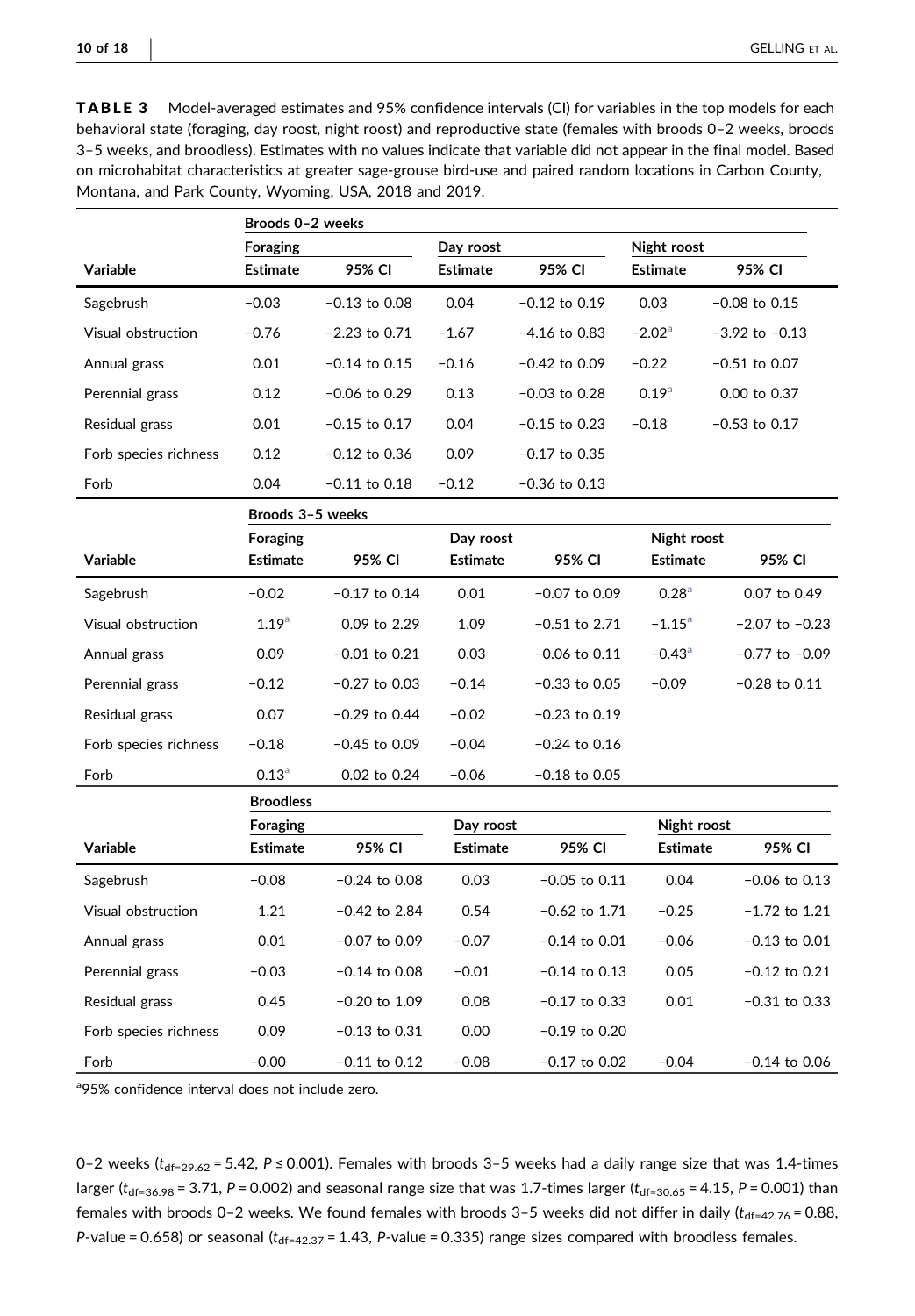<span id="page-10-0"></span>

<span id="page-10-1"></span>FIGURE 1 Relative probability of selecting visual obstruction (A) and forb cover (B) by greater sage-grouse females with broods 3–5 weeks while foraging. Relative probability of selection was plotted with 95% confidence intervals (shaded areas). Available habitat limits for microhabitat characteristics defines the x‐axis limits. Data collected during 2018 and 2019 in Carbon County, Montana, and Park County, Wyoming, USA.



<span id="page-10-2"></span>FIGURE 2 Relative probability of selecting visual obstruction by greater sage-grouse females with broods 0–2 weeks and 3–5 weeks while night roosting. Relative probability of selection was plotted with 95% confidence intervals (shaded areas). Available habitat limits for visual obstruction defines the x-axis limit. Data collected during 2018 and 2019 in Carbon County, Montana, and Park County, Wyoming, USA.



FIGURE 3 Proportion of greater sage-grouse females active during the day for females with broods 0-2 weeks, 3–5 weeks, and broodless females. Activity was defined as the upper 25th quartile of the variance in acceleration (measured every 0.1 sec for 10 sec) along the Z‐axis collected at 5‐min intervals averaged over a 20‐min moving window. Data collected during 2018 and 2019 breeding seasons in Carbon County, Montana and Park County, Wyoming, USA.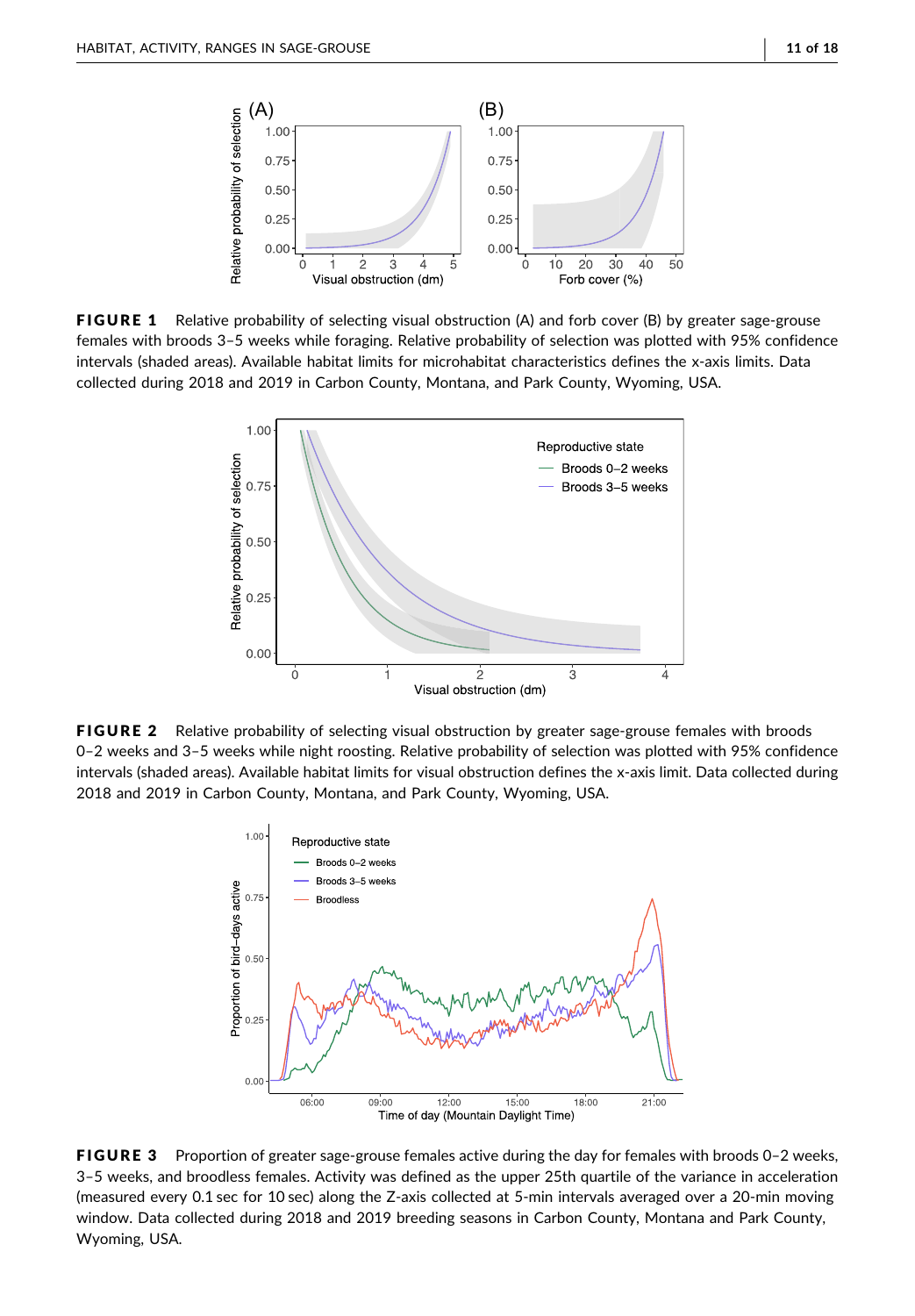<span id="page-11-0"></span>TABLE 4 Mean difference, lower and upper confidence intervals (CI), and P-values (P) from Games-Howell test of mean daily and seasonal range sizes (km<sup>2</sup>) for female greater sage-grouse (n = 66) compared between females with broods 0–2 weeks, broods 3–5 weeks, and broodless females. Data based on mean daily and seasonal range sizes computed as a 95% utilization distribution from a dynamic Brownian Bridge Movement Model for sagegrouse in Carbon County, Montana, and Park County, Wyoming, USA, 2018–2019.

|                                    | Daily                                   |                   |       | Seasonal                                |                      |       |  |
|------------------------------------|-----------------------------------------|-------------------|-------|-----------------------------------------|----------------------|-------|--|
| Reproductive state                 | <b>Difference</b><br>(km <sup>2</sup> ) | 95% CI            | P     | <b>Difference</b><br>(km <sup>2</sup> ) | 95% CI               | P     |  |
| Broods 3-5 wks-Broods<br>$0-2$ wks | 0.011                                   | 0.003 to 0.018    | 0.002 | 0.152                                   | 0.062 to 0.243       | 0.001 |  |
| Broods 0-2 wks-Broodless           | $-0.007$                                | $-0.015$ to 0.001 | 0.021 | $-0.225$                                | $-0.327$ to $-0.122$ | 0.001 |  |
| Broods 3-5 wks-Broodless           | 0.003                                   | $-0.005$ to 0.011 | 0.658 | $-0.072$                                | $-0.195$ to 0.051    | 0.335 |  |

<span id="page-11-1"></span>

FIGURE 4 Distribution of daily (A) and seasonal (B) range sizes ( $km^2$ ) for females with broods 0-2 weeks  $(n = 27)$ , broods 3–5 weeks  $(n = 22)$ , and broodless females  $(n = 23)$  computed as a 95% utilization distribution from a dynamic Brownian Bridge Movement Model of greater sage‐grouse during 2018 and 2019 breeding seasons in Carbon County, Montana, and Park County, Wyoming, USA. Boxes report the interquartile range (25th–75th percentile) in range size by reproductive state, horizontal lines inside boxes are the median, lower and upper whiskers are 1.5‐times the interquartile range, and points above and below whiskers are outliers.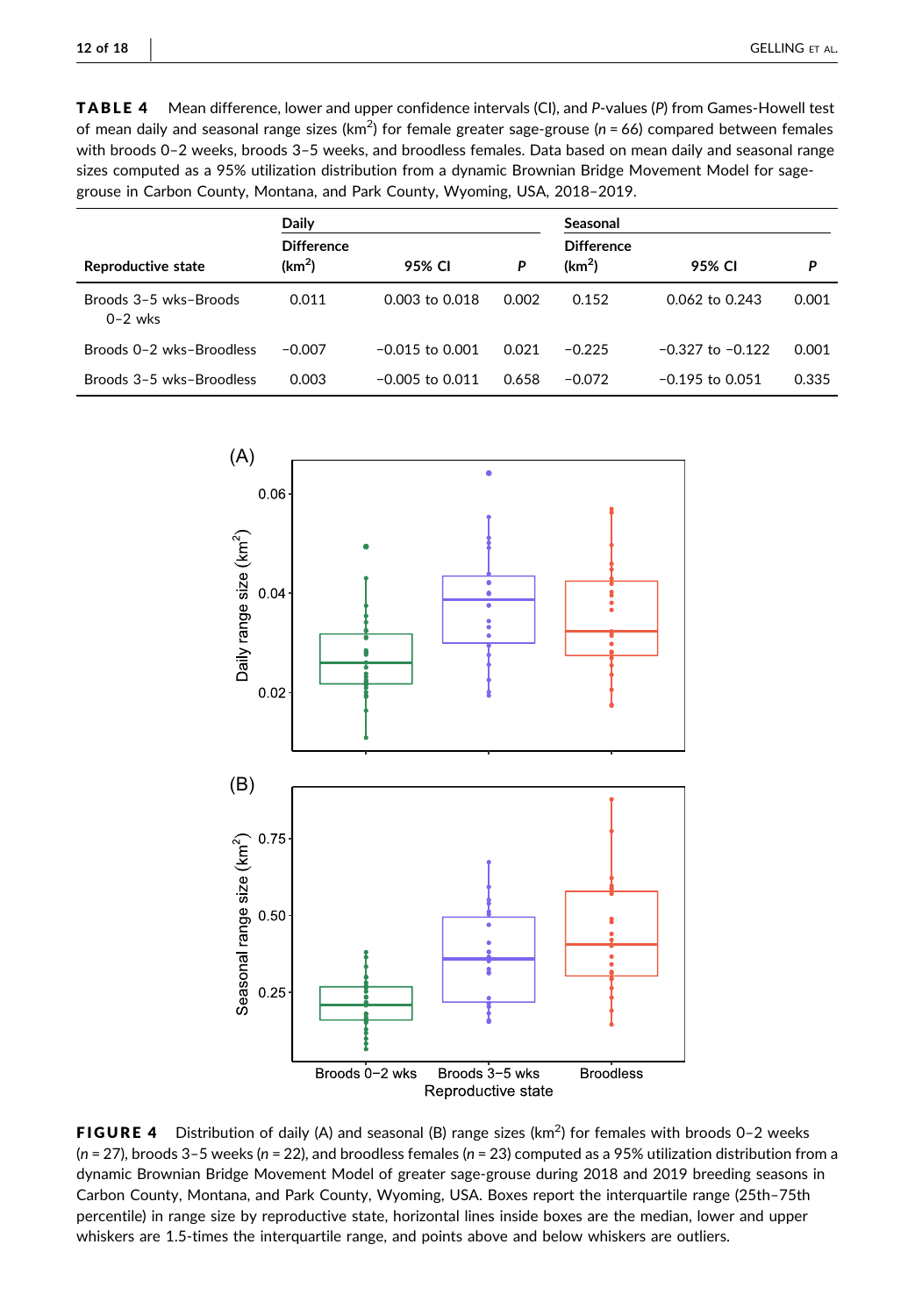# **DISCUSSION**

The goal of our study was to more comprehensively understand the habitat, and space requirements of female sage-grouse during the breeding season by linking reproductive state, behavioral state, microhabitat selection, daily and seasonal range, and daily activity. We analyzed behavioral and reproductive state influence on microhabitat selection and reproductive state influence on range size and daily activity. We found differences in microhabitat selection based on behavioral state and reproductive state for female sage‐grouse. Brood‐rearing females selected against visual obstruction at night roosts, while females with broods 3–5 weeks selected for visual obstruction and forbs when foraging, and broodless females showed no selection regardless of behavioral state. Our results confirm previous studies showing differences in habitat selection between brood‐rearing and broodless sage‐grouse (Gregg et al. [1993,](#page-16-8) Kirol et al. [2015,](#page-16-9) Smith et al. [2018](#page-17-0)). For sage‐grouse, incorporating behavioral state aided in understanding differences in daily habitat selection (Roever et al. [2014](#page-16-1)). Daily and seasonal range size, like in other species, differed by reproductive state with females with young broods having smaller ranges than their counterparts without young (Henry et al. [2005](#page-16-3), van Beest et al. [2011,](#page-17-2) Edwards et al. [2013](#page-15-20)). Activity levels also differed between reproductive states and changed throughout the course of the day, with a greater proportion of broodless females and females with broods 3–5 weeks being most active in the morning and evening contrasting with a smaller proportion of females with broods 0-2 weeks being active in the morning and evening.

For females with broods 0–2 weeks, we found no significant selection of cover variables when foraging or day roosting, contrary to other studies that have found brood‐rearing females selecting for visual obstruction (Mabray and Conover [2015](#page-16-7), Schreiber et al. [2015](#page-16-17), Smith et al. [2018\)](#page-17-0). Broods 0–2 weeks also showed no selection for forbs, indicating forbs are not significant drivers of habitat selection at the microhabitat scale for younger broods but do become more important for older broods (Smith et al. [2019](#page-17-16)). Previous research has suggested that when broods are young, female sage‐grouse generally select for greater grass cover (Thompson et al. [2006](#page-17-13), Hagen et al. [2007](#page-16-26)), shrub cover (Thompson et al. [2006](#page-17-13), Mabray and Conover [2015](#page-16-7)), and dense sagebrush (Thompson et al. [2006\)](#page-17-13), allowing for protective cover when chicks have limited flight capability. In general, predation has been shown to be the most common cause of yearling/adult sage‐grouse mortality (Connelly et al. [2000\)](#page-15-21) and survival of chicks is low during the first week (Gibson et al. [2017](#page-15-22)). Hence, it has been suggested that brood‐rearing females select habitat to maximize both food resources and concealment (Smith et al. [2018](#page-17-0)), which are positively correlated with chick survival (Gregg and Crawford [2009\)](#page-16-27). Females with broods have also been observed avoiding areas with higher densities of avian predators (Dinkins et al. [2012](#page-15-9), Dinkins et al. [2014](#page-15-23)). However, our results indicated females with broods 0–2 weeks showed no selection for visual obstruction during the day and their probability of selection decreased as visual obstruction increased when night roosting. Our results suggested that females with broods 0–2 weeks have different selection patterns depending on behavior and time of day, and females with broods 0–2 weeks may seek out less cover when night roosting than during the day. We accounted for behavior of brood‐rearing sage‐grouse in our habitat selection models and compared used sage‐grouse locations with random locations that were available to those females (i.e., within an MCP of used locations from the same day) at a smaller scale than most habitat selection studies. Our methods for sampling microhabitat and accounting for behavior may explain discrepancies between our study and others that measure habitat selection on a larger scale that showed females with young broods selected for visual obstruction compared to randomly available habitat (Mabray and Conover [2015](#page-16-7), Smith et al. [2018\)](#page-17-0).

Females with broods 0–2 weeks showed different patterns of activity and daily and seasonal range sizes than females with broods 3–5 weeks and broodless sage‐grouse. Females with broods 0–2 weeks exhibited smaller daily and seasonal ranges than females with broods 3–5 weeks or broodless females. Smaller daily ranges for younger broods may be due to chicks being brooded by females for about half the day (Schroeder et al. [1999](#page-16-28)). Sage-grouse broods 0–2 weeks are constrained by the mobility of chicks, and, as chicks age, females are able to increase the size of their ranges (Drut et al. [1994](#page-15-8)), similar to brood‐rearing female dusky grouse (Dendragapus obscurus) whose range sizes increased steadily throughout brood‐rearing (Sopuck and Zwickel [1992\)](#page-17-17). Females with broods 0–2 weeks were slower to become active in the morning and quicker to lessen activity in the evening compared with females with broods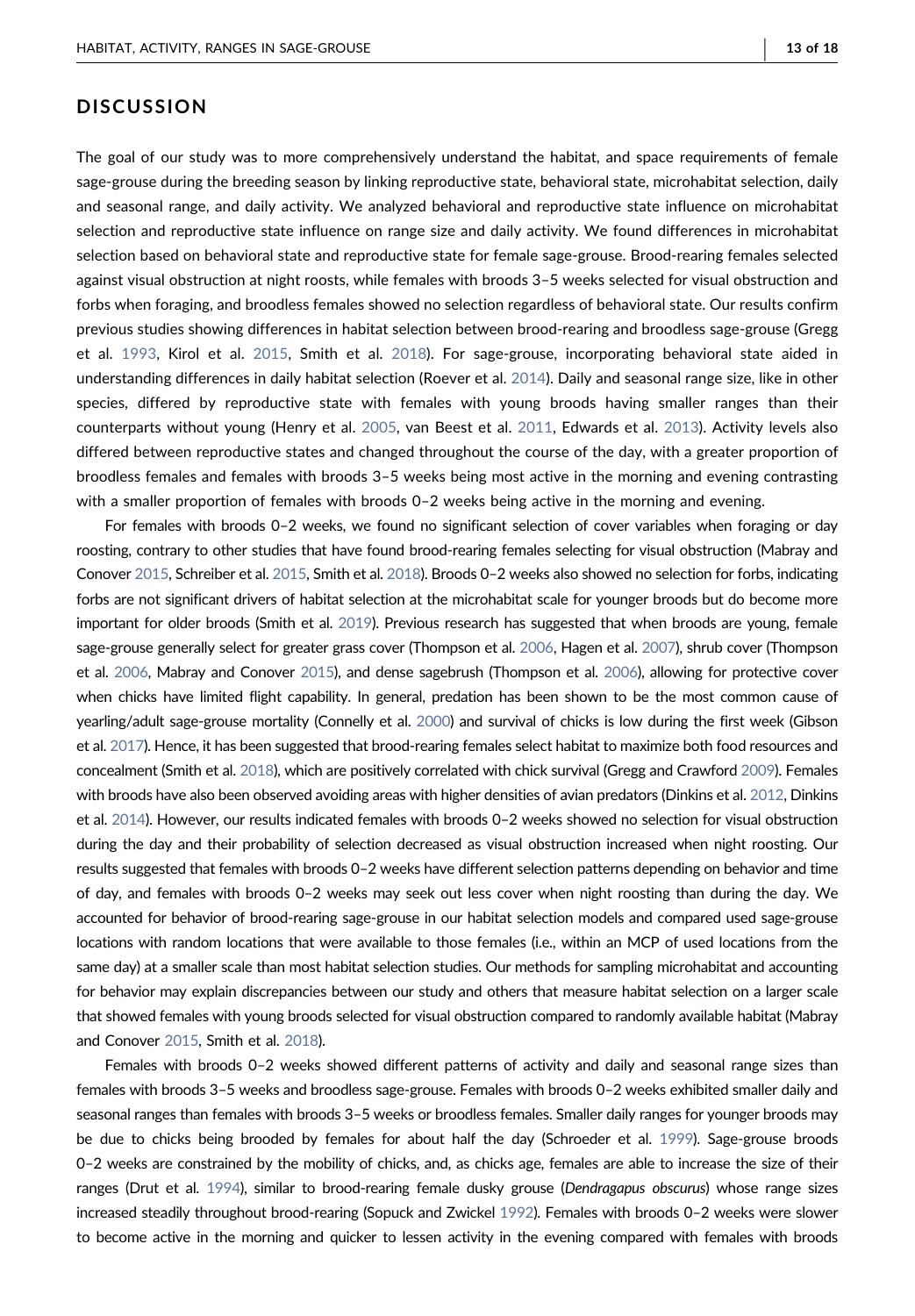3–5 weeks and broodless females, similar to activity levels seen in ruffed grouse (Bonasa umbellus) broods (Maxson [1974](#page-16-11)). Less activity in the morning and evening is likely due to females needing to brood their chicks more during cooler temperatures when chicks are still unable to thermoregulate. Females with broods 0–2 weeks then may need to compensate for inactivity by being relatively more active during the day to meet the food requirements of chicks. Predation was related to one‐third of sage‐grouse chick mortality in Utah (Dahlgren et al. [2010](#page-15-24)) and the activity pattern of females with broods 0–2 weeks may cause them to be more susceptible to predation.

As chicks became more mobile, females with broods 3–5 weeks showed stronger microhabitat selection than broods 0–2 weeks, possibly in part due to larger daily and seasonal ranges and changes in chick diet. Previous research found that compared with younger broods, selection by older broods for sagebrush cover decreased but forb cover increased, highlighting a shift in habitat selection throughout brood-rearing (Hagen et al. [2007](#page-16-26), Smith et al. [2019](#page-17-16)). Females with broods 3–5 weeks selected for visual obstruction and forb cover when foraging but not when day roosting. Females with broods 3–5 weeks showed variability in selection for shrub cover (Smith et al. [2018](#page-17-0)), having selected for sagebrush cover when night roosting but made no selection for sagebrush cover while foraging. As broods become older, their rate of survival also increases, and shifts in habitat use might be one reason why chick survival increases as chicks age (Gibson et al. [2017\)](#page-15-22). Females with broods 3–5 weeks selected for forb cover when foraging, but not when day roosting, suggesting females with broods 3–5 weeks were selecting microhabitat relative to behavioral state and their selection changed throughout the day. Forbs are important for brood-rearing sage-grouse (Sveum et al. [1998](#page-17-6)) and forb cover is selected by broods as they become older (Hagen et al. [2007,](#page-16-26) Smith et al. [2018](#page-17-0), Smith et al. [2019](#page-17-16)). However, Kirol et al. ([2012\)](#page-16-6) found forb cover was not informative for microhabitat selection by broods 3–5 weeks. Differences in microhabitat selection by behavioral state in females with broods 3–5 weeks suggest the need to incorporate behavior in habitat selection studies (Roever et al. [2014\)](#page-16-1). More specifically, habitat studies should focus on times when brood‐rearing sage‐grouse are exhibiting specific behaviors.

Broodless females were similar to those with broods 3–5 weeks in daily and seasonal range size and activity patterns but differed from females with broods 3–5 weeks in microhabitat selection. Our results indicated broodless females were not strongly selecting for microhabitat features when foraging, day roosting, or night roosting, possibly in part due to broodless females utilizing a greater diversity of cover types (Gregg et al. [1993](#page-16-8)). Similar to 3–5‐week‐old brood females, broodless females had larger daily and seasonal ranges than females with broods 0–2 weeks resulting in a greater amount of habitat from which to select. Sveum et al. ([1998\)](#page-17-6) and Dunn and Braun ([1986\)](#page-15-2) found sage-grouse selected for different habitats in the morning, midday, and afternoon. Activity patterns during the day indicated a greater proportion of broodless females were more active in the morning and evening compared with midday. Broodless females form small, loose flocks and are most active when avian and mammalian predators are also active, which may contribute to their higher survival rate compared with brood‐rearing females (Smith et al. [2018\)](#page-17-0). After incorporating behavior, our results suggested broodless sage‐grouse utilized a variety of habitats and their selection was not dependent on behavior, even though their activity changed throughout the day.

Foraging animals may allocate time and amount of vigilance differently between different habitat patches to manage predation risk (Brown [1999\)](#page-15-0). Females with young may avoid predation risk more strongly than females without young (Viejou et al. [2018](#page-17-1)), for example, brood-rearing female black grouse (Tetrao tetrix) traded-off food biomass for habitat cover, most likely to reduce predation risk (Signorell et al. [2010\)](#page-17-18). Brood-rearing sage-grouse utilize areas with fewer avian predators, therefore they also select brood‐rearing habitat to avoid predators, not necessarily only for microhabitat characteristics (Dinkins et al. [2012](#page-15-9), Mabray and Conover [2015](#page-16-7)). The same habitat may be used between reproductive states but for a different duration of time (Walker et al. [2006](#page-17-3), Mackie and Racey [2007](#page-16-0)). Though we did not directly measure the amount of time sage‐grouse spent in different habitat patches when foraging and roosting, we identified that females with broods 0–2 weeks showed different activity patterns than females with broods 3–5 weeks and broodless females.

Combining accelerometer and GPS locations assists researchers in answering questions at the interface of animal behavior and habitat selection (Nathan et al. [2012\)](#page-16-4). Linking habitat selection, range size, and daily activity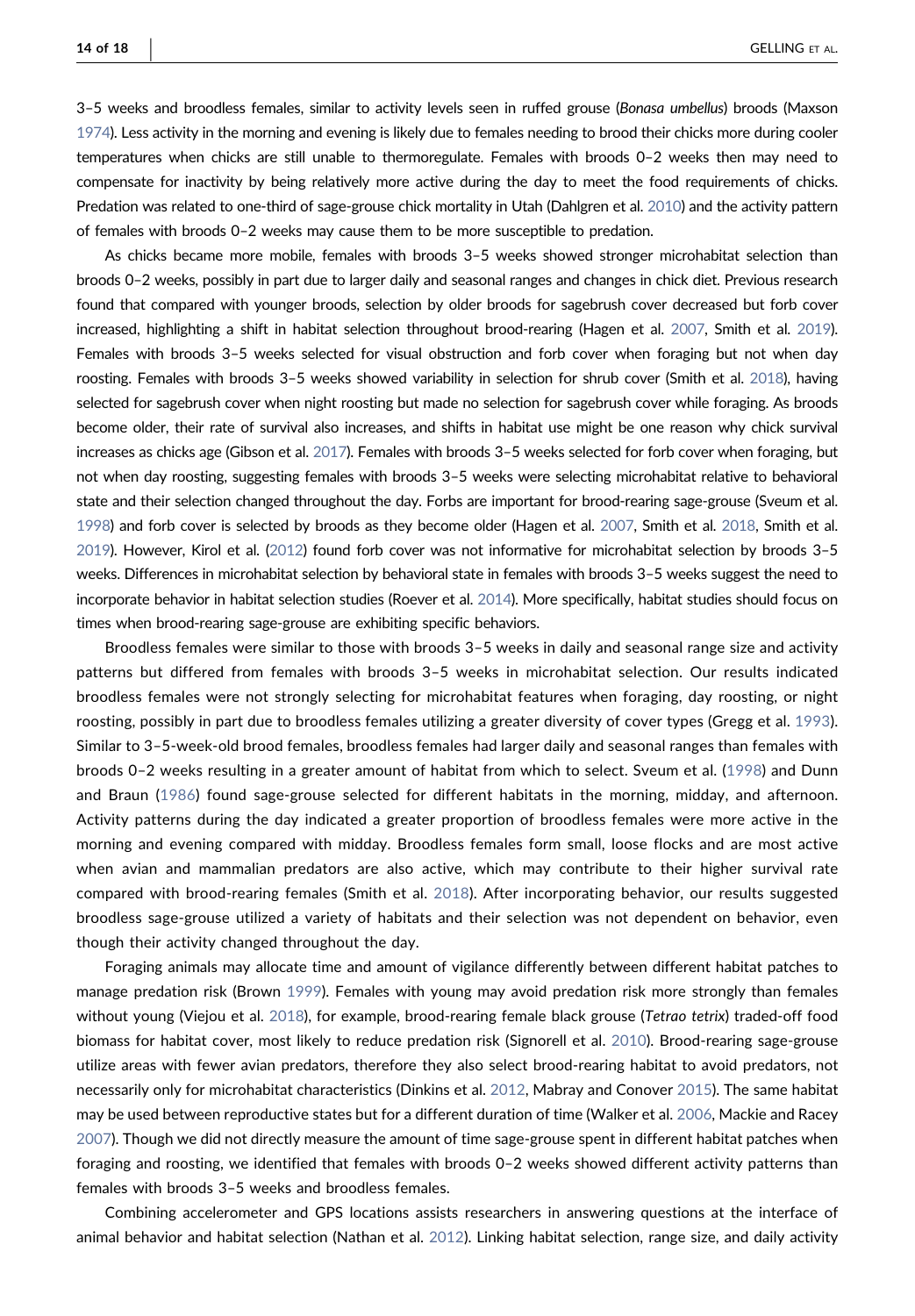provides a comprehensive understanding of habitat and space use by female sage‐grouse during the breeding season. Habitat selection, daily and seasonal range size, and daily activity differed across reproductive states, and understanding how these differ will help wildlife managers better accommodate for all individuals in a population. Our results indicated brood‐rearing sage‐grouse differed in habitat selection by behavior, suggesting broods need a heterogeneous landscape with both forb cover and visual obstruction within their home range to satisfy their daily needs. In addition, a greater proportion of broodless females were active in early morning and late evening compared with brood-rearing females, and therefore many previous habitat selection studies may not have adequately sampled all habitat requirements, especially when broodless females were most likely to be foraging. Quantifying more behaviors and expanding on daily activity (e.g., duration of time spent foraging) should be further examined for sage‐grouse and similar species.

# MANAGEMENT IMPLICATIONS

Our results highlighted differences in microhabitat selection, daily and seasonal range size, and daily activity between reproductive states, therefore wildlife managers need to account for the variety of habitats and space required by both brood‐rearing and broodless sage‐grouse composing populations. Microhabitat selection in female sage‐grouse differed between day and night, indicating a diversity of habitats is needed to satisfy the requirements for all behavioral states for brood-rearing females. Specifically, our study suggests a reas with more sagebrush cover  $(\bar{x}$  = 18.3%, SE = 1.7) are needed for night roosts for females with broods 3-5 weeks, a range of visual obstruction  $(\bar{x} = 0.9$  dm, SE = 0.1) for day and night roosting for brood-rearing females, and areas with greater forb cover  $(\overline{x}$  = 13.7%, SE = 2.4) for females with broods 3–5 weeks. Broodless females and females with broods 3–5 weeks utilized larger ranges than females with broods 0–2 weeks, therefore conserving large sagebrush landscapes with a diameter between a minimum 0.25–0.50 km, suitable for both reproductive states during brood‐rearing is essential to conserving habitat for all female sage‐grouse during the breeding season.

## ACKNOWLEDGMENTS

We thank the Billings Field Office, Bureau of Land Management for funding and general support, Montana Fish, Wildlife & Parks for general support, and numerous private landowners who granted access to their properties. We also thank H. North and M. Gregory for their field work, E. McKenzie who assisted in initiating our study, D. Lefevre for general assistance, S. Stewart for general assistance, M. Packila from Wildlife Air, LLC for numerous flights to download data, and L. Stern for housing. We thank A. Knipps (Editorial Assistant), A. Tunstall (Copy Editor), J. Levengood (Content Editor), and 2 anonymous reviewers, who provided feedback that improved our manuscript.

#### CONFLICTS OF INTEREST

The authors declare no conflicts of interest.

#### ETHICS STATEMENT

All capture, handling, and post‐release monitoring of sage‐grouse followed protocols approved by the University of Wyoming Institutional Animal Care and Use Committee (protocols No. 20180102JB00289‐01 and No. 20180102JB00289‐02) and Montana Fish, Wildlife & Parks Scientific Collector's Permit (No. 2018‐072‐W and No. 2019‐039‐W).

## DATA AVAILABILITY STATEMENT

Data available on request from the authors.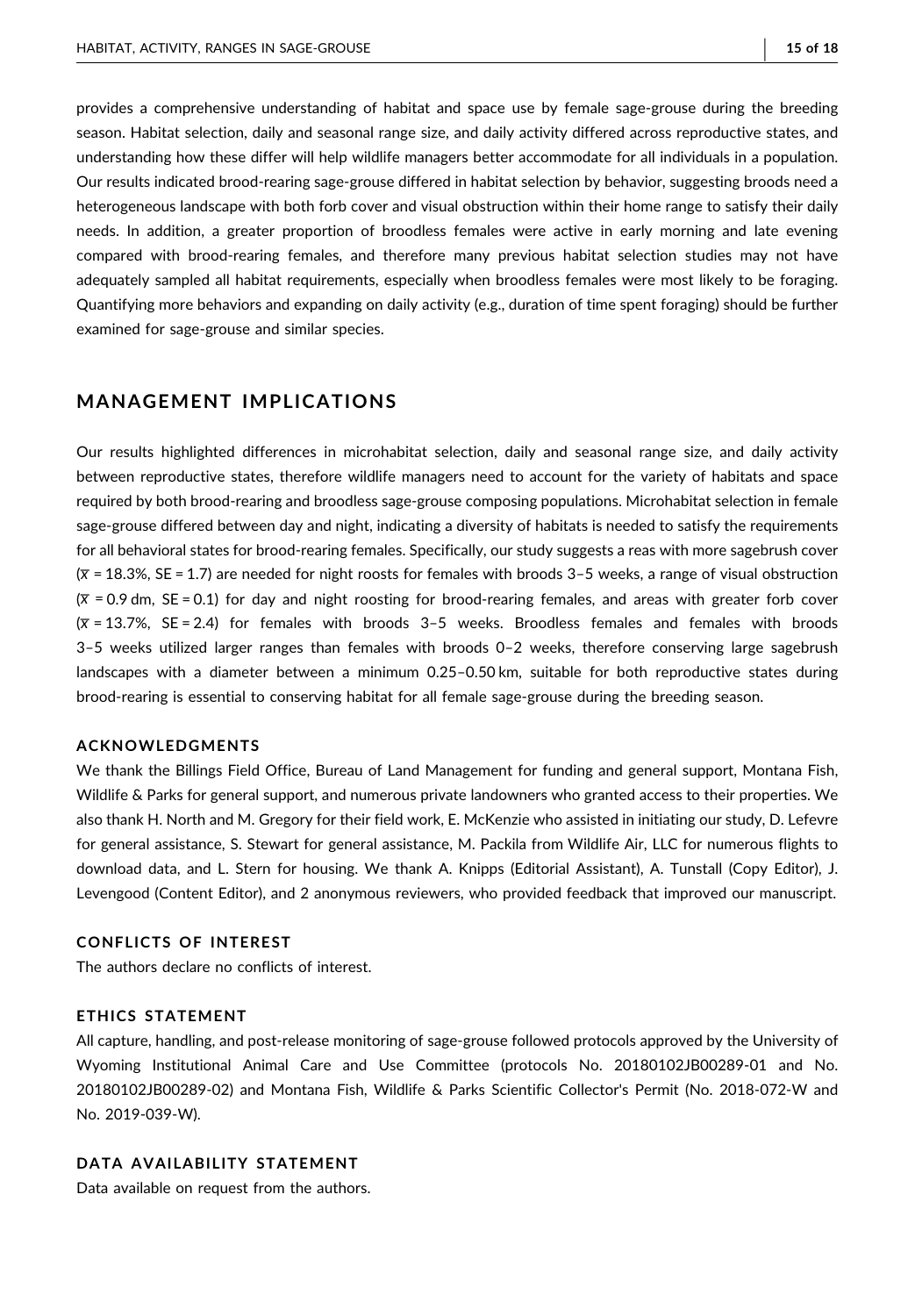#### **REFERENCES**

- <span id="page-15-6"></span>Beyer, H. L., D. T. Haydon, J. M. Morales, J. L. Frair, M. Hebblewhite, M. Mitchell, and J. Matthiopoulos. 2010. The interpretation of habitat preference metrics under use—availability designs. Philosophical Transactions of the Royal Society B: Biological Sciences 365:2245–2254.
- <span id="page-15-0"></span>Brown, J. S. 1999. Vigilance, patch use and habitat selection: foraging under predation risk. Evolutionary Ecology Research 1:49–71.
- <span id="page-15-13"></span>Canfield, R. H. 1941. Application of the line interception method in sampling. Journal of Forestry 39:388–394.
- <span id="page-15-5"></span>Christiansen, F., N. Esteban, J. A. Mortimer, A. M. Dujon, and G. C. Hays. 2017. Diel and seasonal patterns in activity and home range size of green turtles on their foraging grounds revealed by extended Fastloc-GPS tracking. Marine Biology 164:1–11.
- <span id="page-15-21"></span>Connelly, J. W., A. D. Apa, R. B. Smith, and K. P. Reese. 2000. Effects of predation and hunting on adult sage grouse Centrocercus urophasianus in Idaho. Wildlife Biology 6:227–232.
- <span id="page-15-10"></span>Connelly, J. W., C. A. Hagen, and M. A. Schroeder. 2011. Characteristics and dynamics of greater sage‐grouse populations. Pages 53–67 in S. T. Knick and J. W. Connelly, editors. Greater sage‐grouse: ecology and conservation of a landscape species and its habitats. Studies in Avian Biology. Volume 38. University of California Press, Berkeley, USA.
- <span id="page-15-17"></span>Craiu, R. V., T. Duchesne, and D. Fortin. 2008. Inference methods for the conditional logistic regression model with longitudinal data. Biometrical Journal 50:97–109.
- <span id="page-15-18"></span>Dag, O., A. Dolgun, and N. M. Konar. 2018. onewaytests: an R package for one-way tests in independent groups designs. The R Journal 10:175–199.
- <span id="page-15-1"></span>Dahle, B., and J. E. Swenson. 2003. Seasonal range size in relation to reproductive strategies in brown bears Ursus arctos. Journal of Animal Ecology 72:660–667.
- <span id="page-15-24"></span>Dahlgren, D. K., T. A. Messmer, and D. N. Koons. 2010. Achieving better estimates of greater sage-grouse chick survival in Utah. Journal of Wildlife Management 74:1286–1294.
- <span id="page-15-14"></span>Daubenmire, R. 1959. A canopy‐coverage method of vegetation analysis. Northwest Science 33:43–64.
- <span id="page-15-9"></span>Dinkins, J. B., M. R. Conover, C. P. Kirol, and J. L. Beck. 2012. Greater sage‐grouse (Centrocercus urophasianus) select nest sites and brood sites away from avian predators. Auk 129:600–610.
- <span id="page-15-23"></span>Dinkins, J. B., M. R. Conover, C. P. Kirol, J. L. Beck, and S. N. Frey. 2014. Greater sage-grouse (Centrocercus urophasianus) select habitat based on avian predators, landscape composition, and anthropogenic features. Condor 116:629–642.
- <span id="page-15-15"></span>Dinkins, J. B., M. R. Conover, C. P. Kirol, J. L. Beck, and S. N. Frey. 2016. Effects of common raven and coyote removal and temporal variation in climate on greater sage‐grouse nesting success. Biological Conservation 202:50–58.
- <span id="page-15-8"></span>Drut, M. S., J. A. Crawford, and M. A. Gregg. 1994. Brood habitat use by sage grouse in Oregon. Great Basin Naturalist 54: 170–176.
- <span id="page-15-2"></span>Dunn, P. O., and C. E. Braun. 1986. Summer habitat use by adult female and juvenile sage grouse. Journal of Wildlife Management 50:228–235.
- <span id="page-15-3"></span>Dzialak, M. R., C. V. Olson, S. M. Harju, S. L. Webb, J. P. Mudd, J. B. Winstead, and L. D. Hayden‐Wing. 2011. Identifying and prioritizing greater sage-grouse nesting and brood-rearing habitat for conservation in human-modified landscapes. PLoS ONE 6:e26273.
- <span id="page-15-4"></span>Dzialak, M. R., C. V. Olson, S. L. Webb, S. M. Harju, and J. B. Winstead. 2015. Incorporating within‐ and between‐patch resource selection in identification of critical habitat for brood‐rearing greater sage‐grouse. Ecological Processes 4: 1–15.
- <span id="page-15-20"></span>Edwards, M. A., A. E. Derocher, and J. A. Nagy. 2013. Home range size variation in female Arctic grizzly bears relative to reproductive status and resource availability. PLoS ONE 8:e68130.
- <span id="page-15-16"></span>Erickson, W. P., T. L. McDonald, K. G. Gerow, S. Howlin, and J. W. Kern. 2001. Statistical issues in resource selection studies with radio-marked animals. Pages 209-242 in J. J. Millspaugh and J. M. Marzluff, editors. Radio Tracking and Animal Populations. Academic Press, San Diego, USA.
- <span id="page-15-11"></span>Fedy, B. C., K. E. Doherty, C. L. Aldridge, M. O'Donnell, J. L. Beck, B. Bedrosian, D. Gummer, M. J. Holloran, G. D. Johnson, N. W. Kaczor, C. P. Kirol, C. A. Mandich, D. Marshall, G. McKee, C. Olson, A. C. Pratt, C. C. Swanson, and B. L. Walker. 2014. Habitat prioritization across large landscapes, multiple seasons, and novel areas: an example using greater sage‐ grouse in Wyoming. Wildlife Monographs 190:1–39.
- <span id="page-15-19"></span>Fox, J., and S. Weisberg. 2019. An R companion to applied regression, third edition. Sage Publications, Thousand Oaks, California, USA.
- <span id="page-15-22"></span>Gibson, D., E. J. Blomberg, M. T. Atamian, and J. S. Sedinger. 2017. Weather, habitat composition, and female behavior interact to modify offspring survival in greater sage‐grouse. Ecological Applications 27:168–181.
- <span id="page-15-12"></span>Giesen, K. M., T. J. Schoenberg, and C. E. Braun. 1982. Methods for trapping sage grouse in Colorado. Wildlife Society Bulletin 10:224–231.
- <span id="page-15-7"></span>Graf, P. M., R. P. Wilson, L. Qasem, K. Hackländer, and F. Rosell. 2015. The use of acceleration to code for animal behaviours: A case study in free-ranging Eurasian beavers Castor fiber. PLoS ONE 10:e0136751.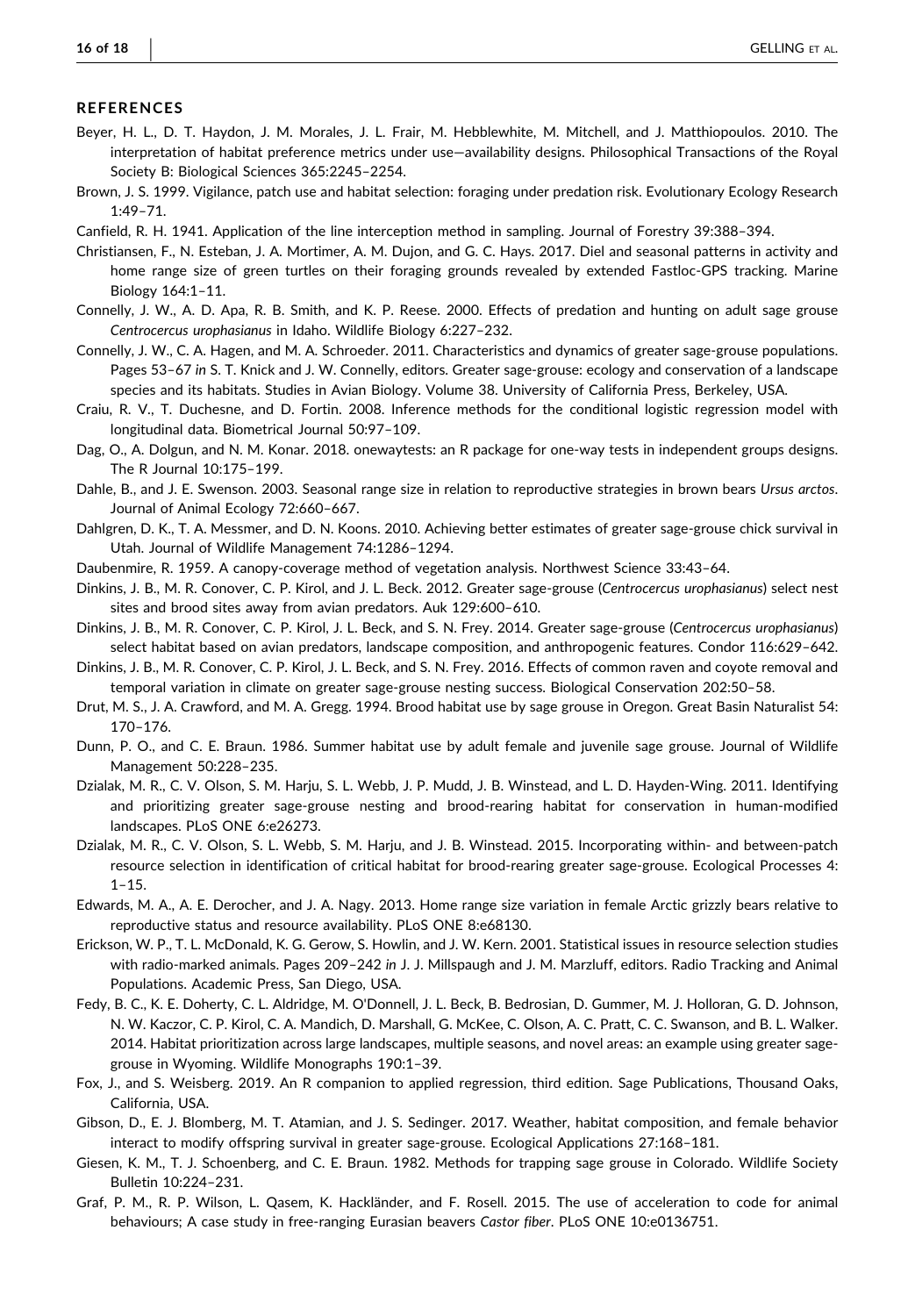- <span id="page-16-27"></span>Gregg, M. A., and J. A. Crawford. 2009. Survival of greater sage‐grouse chicks and broods in the northern Great Basin. Journal of Wildlife Management 73:904–913.
- <span id="page-16-8"></span>Gregg, M. A., J. A. Crawford, and M. S. Drut. 1993. Summer habitat use and selection by female sage grouse (Centrocercus urophasianus) in Oregon. Great Basin Naturalist 53:293–298.
- <span id="page-16-12"></span>Gregg, M. A., M. R. Dunbar, and J. A. Crawford. 2007. Use of implanted radio transmitters to estimate survival of greater sage‐grouse chicks. Journal of Wildlife Management 71:646–651.
- <span id="page-16-26"></span>Hagen, C. A., J. W. Connelly, and M. A. Schroeder. 2007. A meta-analysis of greater sage-grouse Centrocercus urophasianus nesting and brood‐rearing habitats. Wildlife Biology 13:42–50.
- <span id="page-16-3"></span>Henry, C., M. Poulle, and J. Roeder. 2005. Effect of sex and female reproductive status on seasonal home range size and stability in rural red foxes (Vulpes vulpes). Ecoscience 12:202–209.
- <span id="page-16-13"></span>Hieurmel, B., and A. Elmarhraoui. 2019. suncalc: Compute sun position, sunlight phases, moon position and lunar phase. R package version 0.5.0. <https://CRAN.R-project.org/package=suncalc>
- <span id="page-16-19"></span>Hosmer, D. W., and S. Lemeshow. 2000. Applied logistic regression. Second edition. John Wiley and Sons, Inc., New York, New York, USA.
- <span id="page-16-10"></span>Johnson, D. H. 1980. The comparison of usage and availability measurements for evaluating resource preference. Ecology 61:65–71.
- <span id="page-16-15"></span>Jones, J. 2001. Habitat selection studies in avian ecology: a critical review. Auk 118:557–562.
- <span id="page-16-6"></span>Kirol, C. P., J. L. Beck, J. B. Dinkins, and M. R. Conover. 2012. Microhabitat selection for nesting and brood-rearing by the greater sage‐grouse in xeric big sagebrush. Condor 114:75–89.
- <span id="page-16-9"></span>Kirol, C. P., J. L. Beck, S. V. Huzurbazar, M. J. Holloran, and S. N. Miller. 2015. Identifying greater sage‐grouse source and sink habitats for conservation planning in an energy development landscape. Ecological Applications 25:968–990.
- <span id="page-16-24"></span>Kohr, R. L., and P. A. Games. 1974. Robustness of the analysis of variance, the welch procedure and a box procedure to heterogeneous variances. Journal of Experimental Education 43:61–69.
- <span id="page-16-21"></span>Kranstauber, B., R. Kays, S. D. Lapoint, M. Wikelski, and K. Safi. 2012. A dynamic Brownian bridge movement model to estimate utilization distributions for heterogeneous animal movement. Journal of Animal Ecology 81:738–746.
- <span id="page-16-23"></span>Kranstauber, B., M. Smolla, and A. K. Scharf. 2020. Move: visualizing and analyzing animal track data. R package version 4.0.2. <https://CRAN.R-project.org/package=move>
- <span id="page-16-7"></span>Mabray, S. T., and M. R. Conover. 2015. Microhabitat selection by greater sage-grouse hens during brood rearing. Human-Wildlife Interactions 9:219–228.
- <span id="page-16-0"></span>Mackie, I. J., and P. A. Racey. 2007. Habitat use varies with reproductive state in noctule bats (Nyctalus noctula): implications for conservation. Biological Conservation 140:70–77.
- <span id="page-16-11"></span>Maxson, S. J. 1974. Activity, home range, and habitat usage of female ruffed grouse during the egg‐laying, incubation, and early brood periods as determined by radiotelemetry. Thesis, University of Minnesota, city, USA.
- <span id="page-16-18"></span>Menard, S. 1995. Applied logistic regression analysis. Sage Publications. Thousand Oaks, California, USA.
- <span id="page-16-4"></span>Nathan, R., O. Spiegel, S. Fortmann‐Roe, R. Harel, M. Wikelski, and W. M. Getz. 2012. Using tri‐axial acceleration data to identify behavioral modes of free‐ranging animals: general concepts and tools illustrated for griffon vultures. Journal of Experimental Biology 215:986–996.
- <span id="page-16-5"></span>Nielson, R. M., L. L. McDonald, J. Mitchell, S. Howlin, and C. LeBeau. 2015. Analysis of greater sage‐grouse lek data: trends in peak male counts. Western EcoSystems Technology, Inc., Cheyenne, Wyoming, USA.
- <span id="page-16-20"></span>Pan, W. 2001. Akaike's information criterion in generalized estimating equations. Biometrics 57:120–125.
- <span id="page-16-25"></span>Peters, G. 2018. userfriendlyscience: Quantitative analysis made accessible. R package version 0.7.1. [https://](https://userfriendlyscience.com) [userfriendlyscience.com](https://userfriendlyscience.com)
- <span id="page-16-22"></span>Pratt, A. C., K. T. Smith, and J. L. Beck. 2017. Environmental cues used by greater sage‐grouse to initiate altitudinal migration. Auk 134:628–643.
- <span id="page-16-14"></span>R Core Team. 2020. R: a language and environment for statistical computing. R Foundation for Statistical Computing, Vienna, Austria.
- <span id="page-16-2"></span>Rayment, W., S. Dawson, and T. Webster. 2015. Breeding status affects fine‐scale habitat selection of southern right whales on their wintering grounds. Journal of Biogeography 42:463–474.
- <span id="page-16-16"></span>Robel, R. J., J. N. Briggs, A. D. Dayton, and L. C. Hulbert. 1970. Relationships between visual obstruction measurements and weight of grassland vegetation. Journal of Range Management 23:295–297.
- <span id="page-16-1"></span>Roever, C. L., H. L. Beyer, M. J. Chase, and R. J. Van Aarde. 2014. The pitfalls of ignoring behaviour when quantifying habitat selection. Diversity and Distributions 20:322–333.
- <span id="page-16-17"></span>Schreiber, L. A., P. Christopher, M. A. Rumble, J. J. Millspaugh, R. S. Gamo, J. W. Kehmeier, and N. Wojcik. 2015. Microhabitat selection of brood‐rearing sites by greater sage‐grouse in Carbon County, Wyoming. Western North American Naturalist 75:348–363.
- <span id="page-16-28"></span>Schroeder, M. A., J. R. Young, and C. E. Braun. 1999. Greater sage‐grouse (Centrocercus urophasianus). Pages 1–28 in A. Poole and F. Gill, editors. The Birds of North America Online.